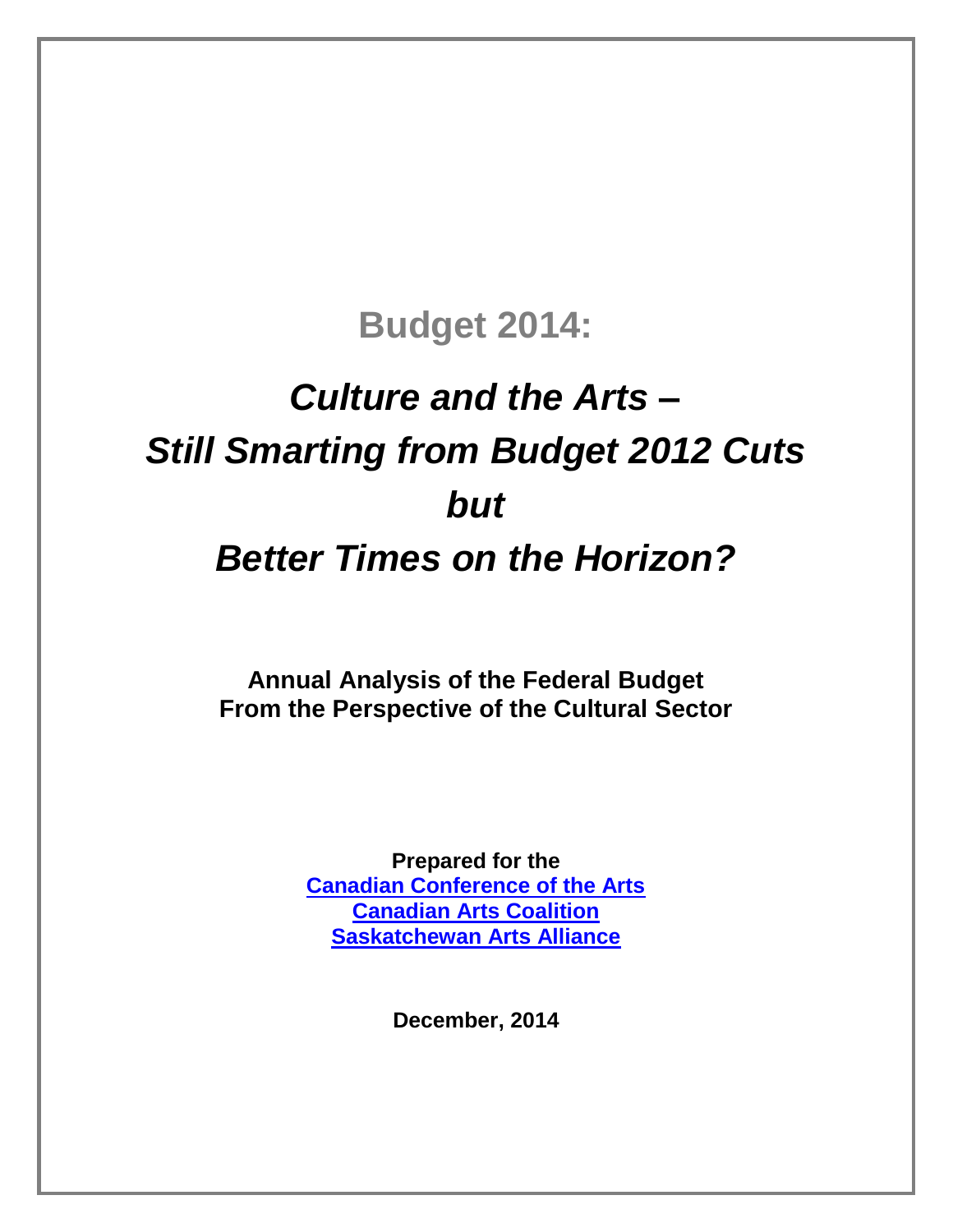### **Table of Contents**

| <b>Executive Summary</b>                                                                                                   | $\overline{2}$             |
|----------------------------------------------------------------------------------------------------------------------------|----------------------------|
| The Big Picture                                                                                                            | 5                          |
| The Department of Canadian Heritage                                                                                        | 9                          |
| Developments across Cultural Sub-sectors                                                                                   | 14                         |
| Arts<br>Heritage<br><b>Cultural Industries</b><br><b>Other Expenditures</b><br>Other Factors Impacting the Cultural Sector | 14<br>19<br>22<br>25<br>26 |
| Appendix:                                                                                                                  | 27                         |

(Estimates for the Department of Canadian Heritage and Selected Cultural Agencies and Crown Corporations, Total of Main Estimates and Supplementary Estimates for Fiscal Year 2013-14)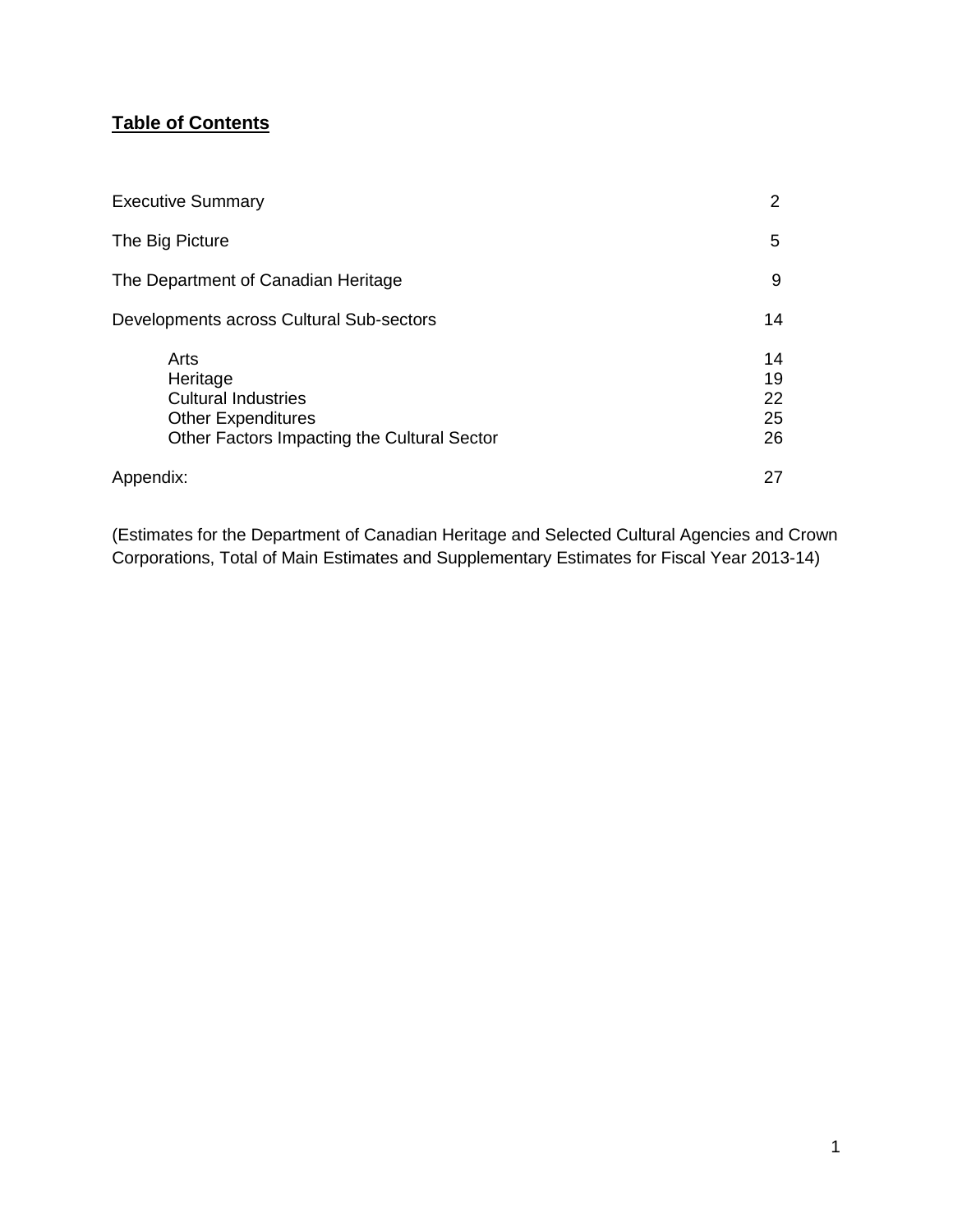### *EXECUTIVE SUMMARY*

This budget analysis examines federal funding for the arts and culture in the 2014 federal budget. It explores funding to the Department of Canadian Heritage and other federal cultural agencies and crown corporations; organizational and funding trends at the Department of Canadian Heritage; expenditures on key programs across the arts, heritage and cultural industries, and other developments affecting the sector.<sup>1</sup>

Six main findings emerge from the analysis. **First, there were no new funding cuts in Budget 2014:** the cuts announced in Budget 2012 continue to roll out, but overall, funding levels remained relatively steady compared to last fiscal year. As was the case with last year's Budget, despite the government's emphasis on jobs and economic growth, investing in job creation and growth in the cultural sector does not seem to be on the government's radar.

**Second**, as noted in the title of this year's analysis, **the impact of the Budget 2012 cuts continues.** The Canadian Heritage portfolio sustained close to \$200 million in permanent cuts between 2012-13 and 2014-15, the majority directed at the Canadian Broadcasting Corporation (\$115.0 million) and the Department of Canadian Heritage (\$46.2 million), with Telefilm, the National Film Board and Library and Archives Canada also experiencing major cuts. These cuts come on top of the fact that for several years now, the government has not provided funding for inflation on goods and services, which has had an important impact, particularly on large organizations like the CBC or the Department of Canadian Heritage, which have a large number of employees.

Moreover, although the government protected funding to the Canada Council for the Arts, on a per capita basis, funding to the Council has declined (between 2005-06 and 2013-2014, a decline of 2.5%). The Council's endowment fund is also strained by ongoing financial market volatility. And what funds the Council has are being stretched further and further, notably since it 'picked up' supporting as much as it can international market access following cancellation of the *PromArt* and *Trade Routes* programs in 2008. Another factor is the fact that it is a challenge for the Council to support growth in the cultural sector, particularly since new art practices and art forms are appearing on the scene further to the development of digital technologies.

**Third, the best news in Budget 2014 is that the government has committed that as of 2015-16, it will make permanent the \$25 million in additional annual funding to the Canada Council for the Arts. It also committed to permanent ongoing funding for a number of arts and culture programs at the Department of Canadian Heritage** (the Canada Cultural Investment Fund, the Canada Cultural Spaces Fund, the Canada Arts Presentation Fund, the Canada Book Fund and the Canada Music Fund). While these measures provide a welcome level

<sup>&</sup>lt;sup>1</sup>As many readers will know, the Canadian Conference of the Arts prepared the annual budget analysis up until the suspension of its activities in 2012. Following this, its caretaker board of directors initially passed the 2013 budget analysis baton to the Canadian Arts Coalition. This year, the CCA Board teams up with the Coalition and the Saskatchewan Arts Alliance to sponsor the 2014 Budget Analysis.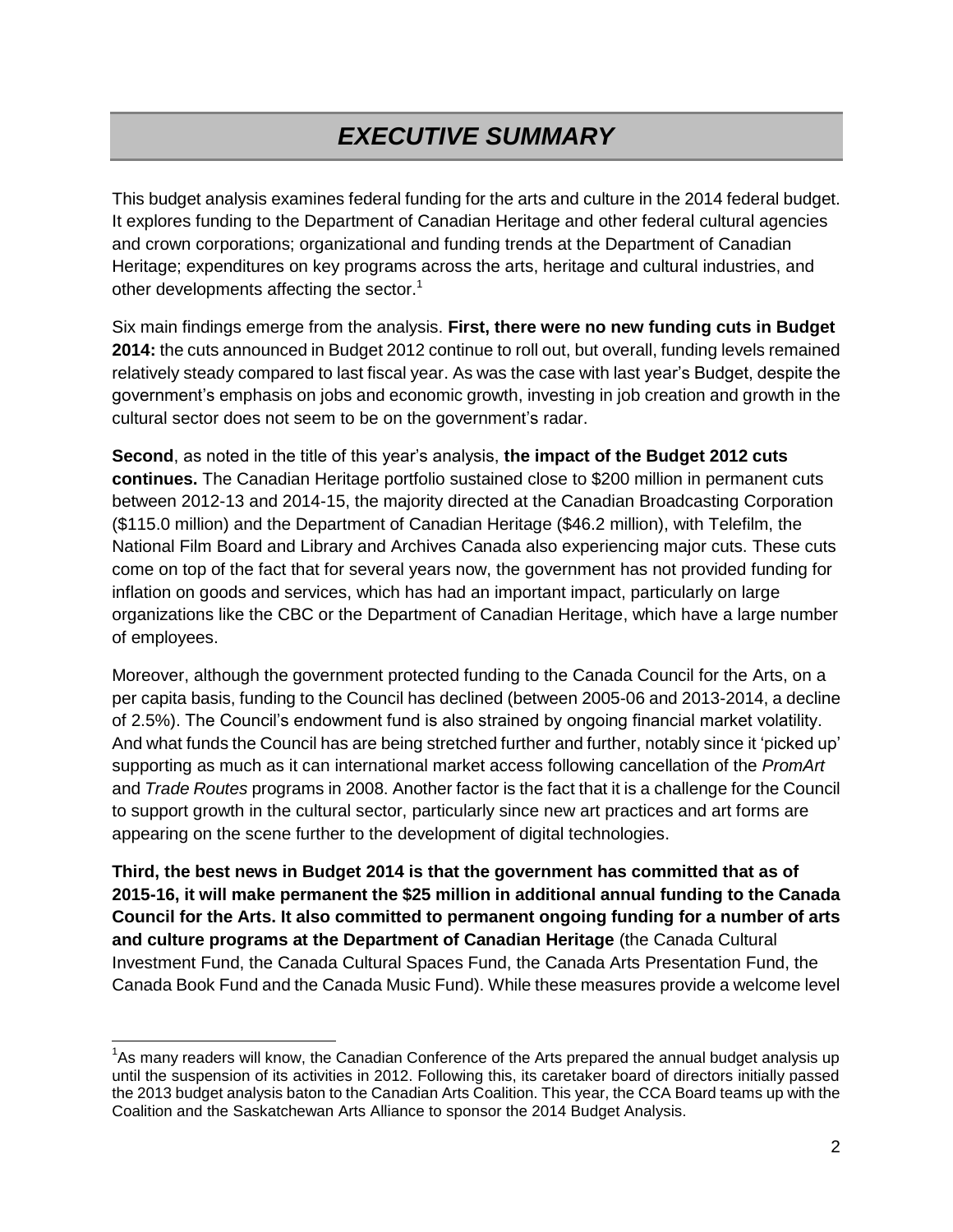of stability and predictability for the sector, they do not, however, constitute an increase in overall funding.

Given this, **while the big picture shows relative stability in funding levels since last fiscal year, the reality 'on the ground' sees arts organizations – particularly smaller ones – struggling in the face of the cuts.** In addition, staff cutbacks within funding organizations have left the system clogged up, delaying timely review of funding proposals. Horror stories abound of organizations informed with very little notice that their proposals have not been approved, leaving them in the lurch – sometimes at the eleventh hour. Smaller organizations are also challenged by increasingly burdensome administrative processes. And as we will see later on, other factors affect the cultural sector, such as the negative impacts that the new Copyright Act (2012) is having on artists' and creators' revenue or the diminishing contributions of the private sector to the creation of Canadian content.

**Fourth, some of the most worrisome developments are in the audiovisual sector, which was hit hard by the 2012 cuts.** These include reductions in funding and support for the Canadian Broadcasting Corporation, the National Film Board and Telefilm. Together, these cuts diminish significantly support for Canadian content production and have a ripple effect on the whole cultural sector.

**Fifth**, on the positive side, as noted in the title of this year's analysis, **better times may be on the horizon. The Harper government has announced a return to budget balance starting with the 2015 federal budget. With the forecast return to budget balance, it is imperative that arts and cultural organizations encourage the government to reinvest and make new investments in the sector.** Capacity needs to be rebuilt within funding organizations and the sector itself, and support levels to federal cultural organizations and the programs they administer needs to be strengthened. In addition, now is a propitious time to advocate for support for new areas or activities in the cultural sector.

**Finally**, in connection with this, **one of the government's main emphases going forward is the celebration of the 150th anniversary of Confederation in 2017. Where new funding may be made available (it is not clear yet if it will or if money will have to be diverted from existing budgets), it is likely to be focused on this celebration, so the arts and cultural sector might do well to frame its advocacy efforts in line with this objective.** This could include, for example, highlighting the important role that the arts and culture have played in the social and economic development of the country, and the pivotal role arts and culture can play moving forward.

#### **Better Times on the Horizon? The Return to Budget Balance in 2015**

The Harper government has announced that Canada continues to be on track to return to budget balance in 2015. In October 2014, the Minister of Finance announced that because of Canada's strengthening economy, the 2014-15 deficit would be smaller than anticipated (\$5.2 billion rather than \$15.9 billion) and that the 2015 Budget will mark a return to balance for the federal coffers.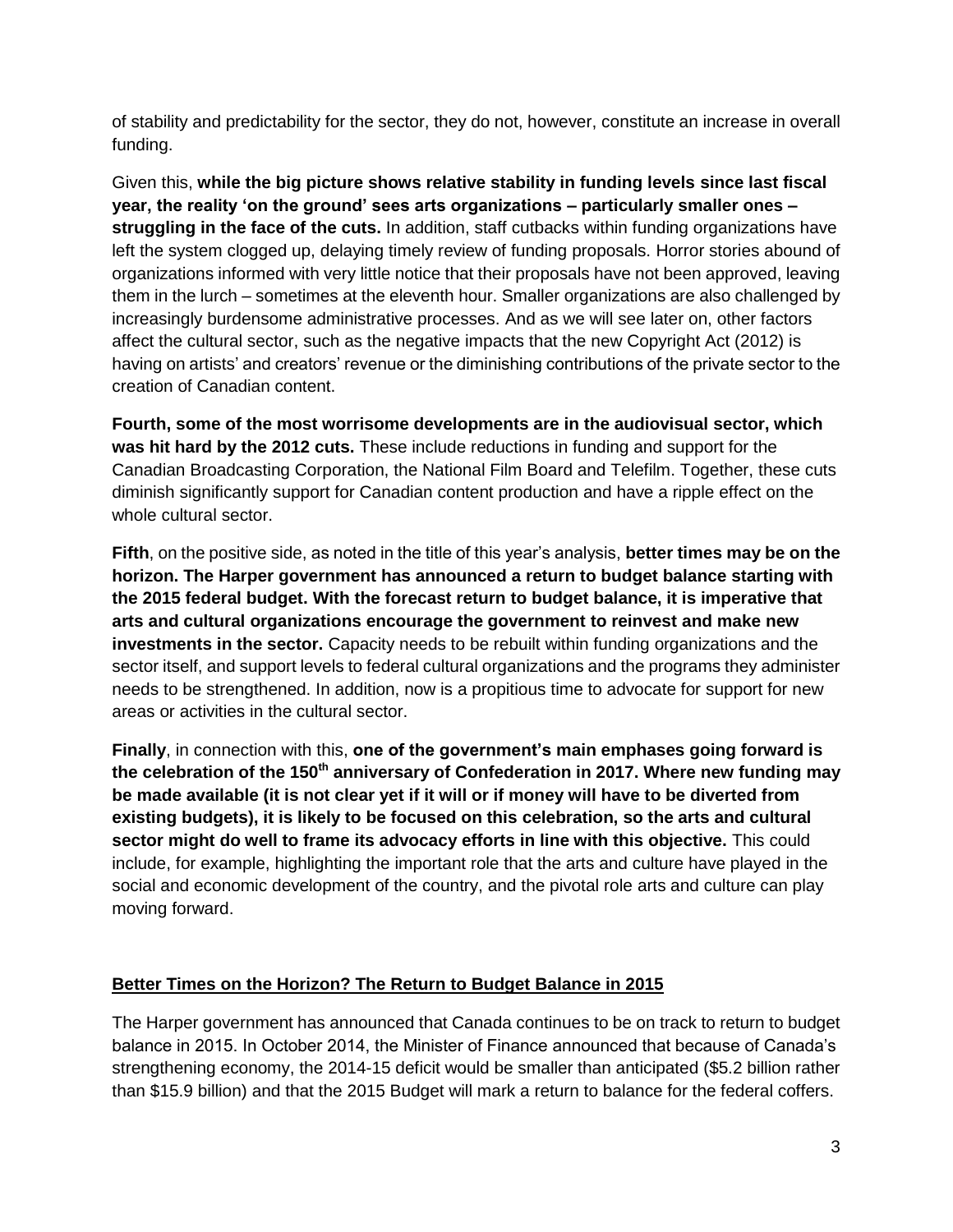And according to the fiscal forecast released on November 12, 2014 by the new Finance Minister Joe Oliver, we should see a string of annual budget surpluses beginning next year and ranging from \$1.9 billion in 2015-16 to \$13.1 billion in 2019-20. These figures leave little room for the Conservative government to make major new spending or tax cut announcements in the 2015 budget. Indeed, and in connection presumably with the federal election to come in 2015, some measures have already been put in place. These include income-splitting (the Family Tax Cut), increases to the Universal Child Care Benefit, increasing the Child Care Expense Deduction dollar limits, and doubling the Children's Fitness Tax Credit from \$500 to \$1000 and making the credit refundable. The update indicates that Ottawa would have posted a small surplus in the current 2014-15 fiscal year if it were not for the package of recently-announced tax cuts. Instead, Ottawa now expects a \$2.9-billion deficit this year.

Nonetheless, **there may still be an opportunity for the arts and cultural sector to encourage the government to reinvest in culture in Budget 2015**.

\* \* \*

The budget analysis was prepared against this backdrop. The text proceeds in three sections. The first examines 'the big picture' of overall funding levels to key federal cultural institutions. The second delves into the Department of Canadian Heritage, examining its organizational structure, expenditures and staffing levels. The third takes a closer look at expenditures in key programs across the arts, heritage and cultural industries.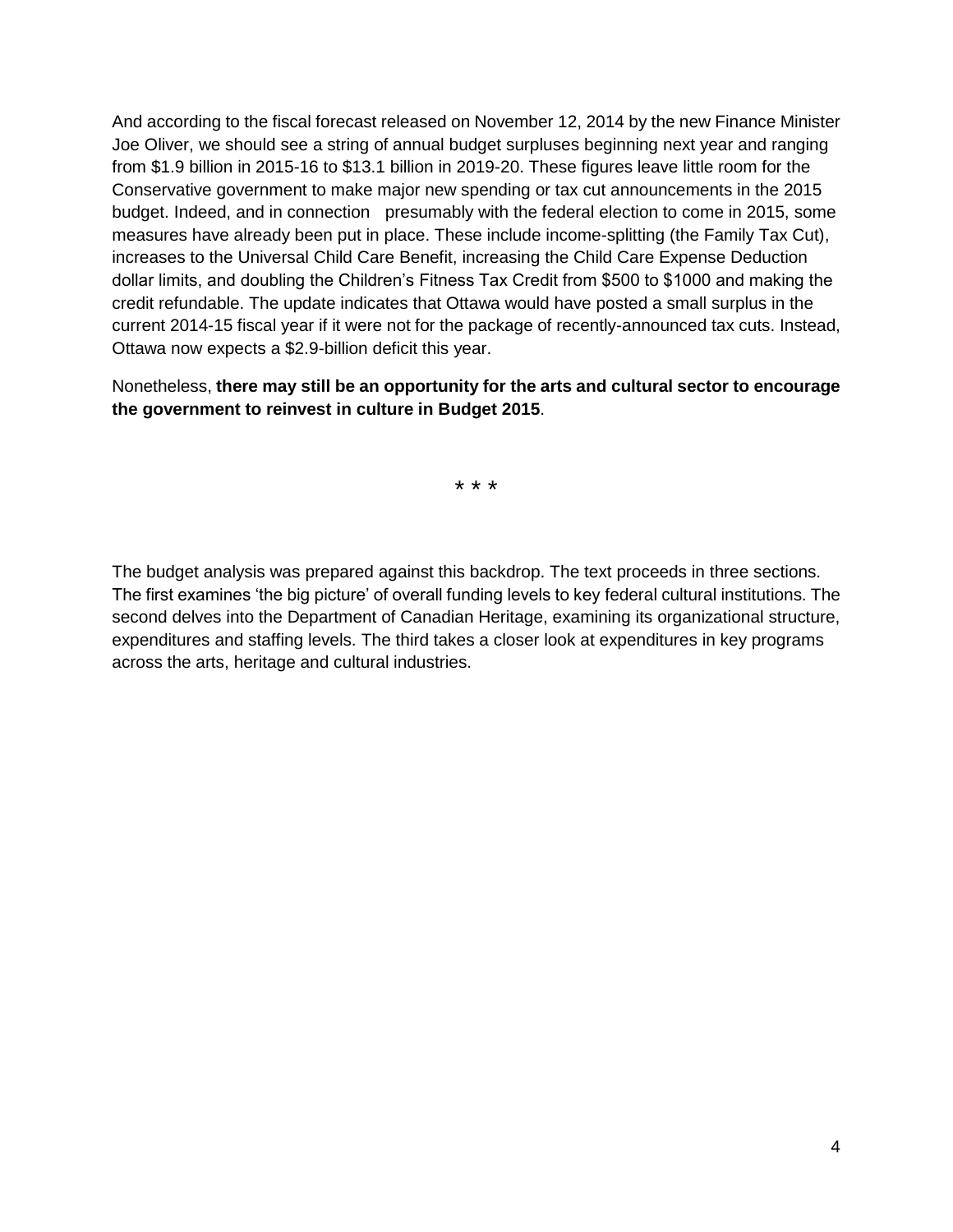### *THE BIG PICTURE*

This section examines the 'big picture' for the cultural sector when it comes to funding levels in Budget 2014. It also discusses the cuts announced in Budget 2012, which are now in their final year of rollout.

Table 1 shows expenditures for the Department of Canadian Heritage and selected agencies and crown corporations for the period 2013-14 to 2014-15 (each organization is examined in greater detail further on in the analysis). The Table also lists the Budget 2012 cuts for purposes of information; these cuts are already reflected in the spending figures in the table.

**Overall, the cultural sector did not fare as badly as it might have when it comes to the Budget 2012 cuts. The government maintained funding levels to the Canada Council and federal museums, but some organizations sustained large cuts: the CBC, the National Film Board and Telefilm Canada were all hit with a full ten percent cut.** Library and Archives Canada, the National Arts Centre and the Department of Canadian Heritage were also cut by 8.2%, 5.3% and 3.5%, respectively. Of note, these cuts come on top of reductions sustained through Strategic Review processes and the requirement that federal organizations absorb salary and other administrative increases over the last few years.

The second, third and fourth columns of the table show, respectively, the Budget 2012 cut for 2013-14, spending in the 2013-14 Main Estimates, and Total Expenditures for the 2013-14 year (the latter include expenditures in the Supplementary Estimates). The next two columns show the permanent ongoing spending cuts announced in Budget 2012 and expenditures to date for 2014-15 from the Main Estimates and the first set of Supplementary Estimates (Supplementary Estimates A). As mentioned previously, **given the improved fiscal situation of the government, it remains possible that additional funding will accrue to the sector via subsequent supplementary estimates.** 

The final two columns show the increase (decrease) in expenditures between 2014-15 to date and (a) the Main Estimates 2013-14 and (b) total expenditures in 2013-14 (Main and Supplementary Estimates). Of these two columns, this analysis focuses on the second last: the difference between expenditures in the Main Estimates year over year. This is the most apples-to-apples comparison to undertake at this time.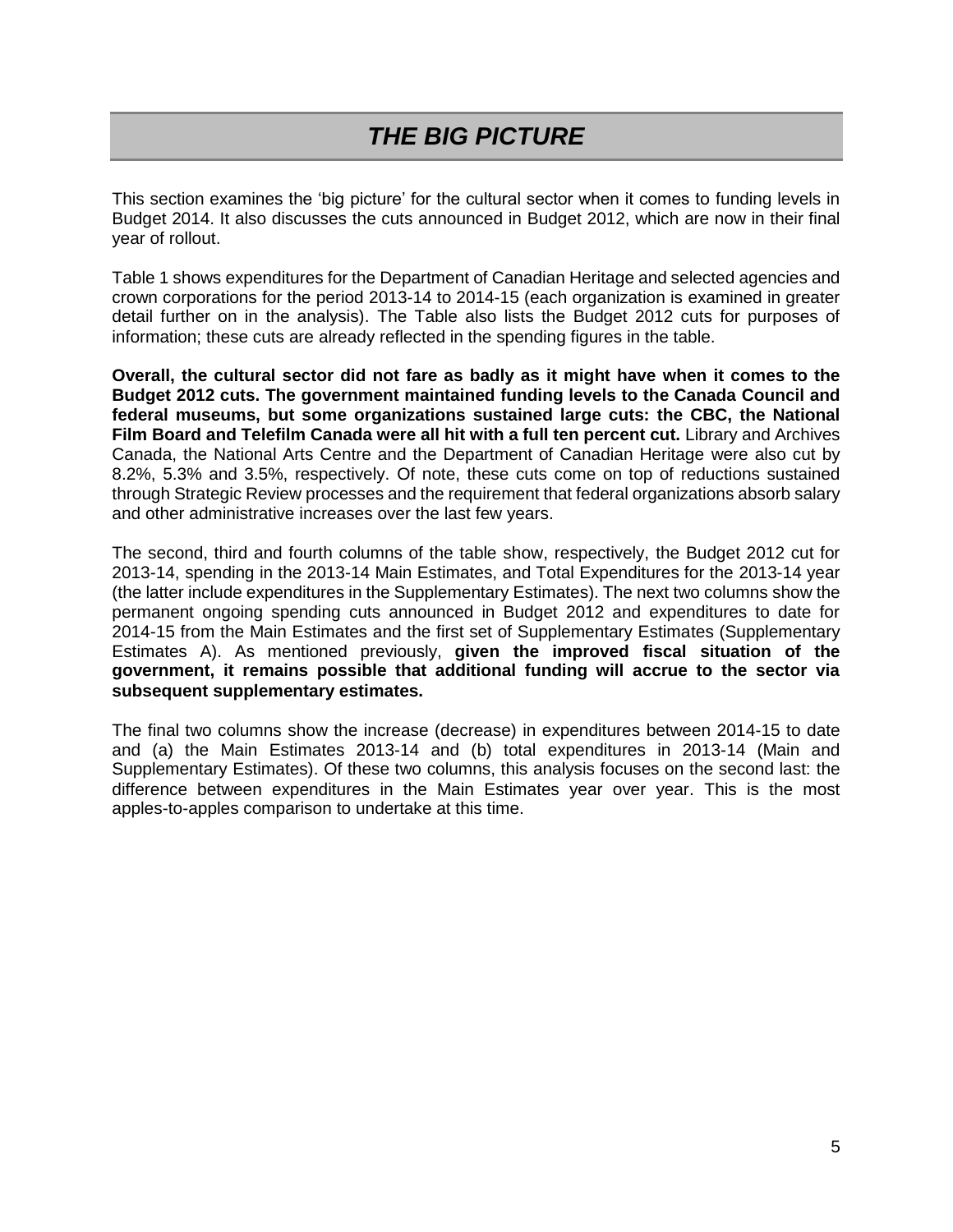**Table 1: Spending Estimates for the Department of Canadian Heritage and Selected Cultural Agencies and Crown Corporations, 2013-14 to 2014-15 (millions of dollars)**

|                                              |                                                                                                                                                                                                                                                                                   | 2013-2014<br><b>Spending Estimates</b> |                                              | 2014-2015<br><b>Spending Estimates to Date</b> |         | Increase (decrease) between<br>2014-2015 Estimates to date<br>and |                      |  |
|----------------------------------------------|-----------------------------------------------------------------------------------------------------------------------------------------------------------------------------------------------------------------------------------------------------------------------------------|----------------------------------------|----------------------------------------------|------------------------------------------------|---------|-------------------------------------------------------------------|----------------------|--|
| Organization <sup>1</sup>                    | <b>Main</b><br><b>Total</b><br>Budget 2012<br><b>Main Estimates</b><br><b>Budget</b><br>Estimates <sup>2</sup><br><b>Estimates</b><br><b>Permanent</b><br>2012<br>and<br>Cut for<br><b>Ongoing Cut as</b><br><b>Supplementary</b><br>Estimates $A^3$<br>2013-2014<br>of 2014-2015 |                                        | <b>Main</b><br><b>Estimates</b><br>2013-2014 | <b>Total</b><br><b>Estimates</b><br>2013-2014  |         |                                                                   |                      |  |
| Department of Canadian<br>Heritage           | (42.2)<br>$(3.3\%)$                                                                                                                                                                                                                                                               | 1,317.2                                | 1,321.6                                      | (46.2)<br>$(3.5\%)$                            | 1,390.0 | 72.8<br>5.5%                                                      | 68.4<br>5.2%         |  |
| Canada Council for the Arts                  |                                                                                                                                                                                                                                                                                   | 180.3                                  | 181.4                                        | $\overline{a}$                                 | 182.1   | 1.8<br>1.0%                                                       | 0.7<br>0.4%          |  |
| <b>Canadian Broadcasting</b><br>Corporation  | (69.6)<br>$(6.5\%)$                                                                                                                                                                                                                                                               | 1,064.8                                | 1,064.8                                      | (115.0)<br>$(10.7\%)$                          | 1,038.0 | (26.8)<br>$(2.5\%)$                                               | (26.8)<br>$(2.5\%)$  |  |
| Library and Archives<br>Canada               | (6.6)<br>$(5.6\%)$                                                                                                                                                                                                                                                                | 98.3                                   | 99.0                                         | (9.6)<br>$(8.2\%)$                             | 95.9    | (2.4)<br>$(2.4\%)$                                                | (3.1)<br>$(3.1\%)$   |  |
| <b>National Arts Centre</b>                  | (1.8)<br>$(5.1\%)$                                                                                                                                                                                                                                                                | 33.8                                   | 34.1                                         | (1.9)<br>$(5.3\%)$                             | 34.2    | 0.4<br>1.2%                                                       | 0.1<br>0.3%          |  |
| National Gallery of Canada                   | $\overline{a}$                                                                                                                                                                                                                                                                    | 43.4                                   | 43.4                                         | $\overline{\phantom{0}}$                       | 43.8    | 0.4<br>0.9%                                                       | 0.4<br>0.9%          |  |
| Canadian Museum of<br>History                | $\blacksquare$                                                                                                                                                                                                                                                                    | 57.4                                   | 58.9                                         | $\overline{\phantom{a}}$                       | 63.4    | 6.0<br>10.5%                                                      | 4.5<br>7.6%          |  |
| Canadian Museum for<br>Human Rights          | $\overline{a}$                                                                                                                                                                                                                                                                    | 31.7                                   | $\overline{31.7}$                            |                                                | 21.7    | (10.0)<br>$(31.5\%)$                                              | (10.0)<br>$(31.5\%)$ |  |
| Canadian Museum of<br>Immigration at Pier 21 |                                                                                                                                                                                                                                                                                   | 18.5                                   | 18.5                                         | $\overline{\phantom{0}}$                       | 9.9     | (8.6)<br>(46.5)                                                   | (8.6)<br>$(46.5\%)$  |  |
| Canadian Museum of<br><b>Nature</b>          | $\blacksquare$                                                                                                                                                                                                                                                                    | 25.8                                   | 25.8                                         | $\overline{\phantom{a}}$                       | 26.1    | 0.3<br>1.2%                                                       | 0.3<br>1.2%          |  |
| National Museum of<br>Science and Technology | $\blacksquare$                                                                                                                                                                                                                                                                    | 26.5                                   | 26.5                                         | $\blacksquare$                                 | 26.9    | 0.4<br>1.5%<br>(3.0)                                              | 0.4<br>1.5%          |  |
| National Film Board of<br>Canada             | (3.3)<br>$(5.0\%)$                                                                                                                                                                                                                                                                | 62.9                                   | 62.9                                         | (6.7)<br>$(10.0\%)$                            | 59.9    |                                                                   | (3.0)<br>$(4.8\%)$   |  |
| <b>Telefilm Canada</b>                       | (6.0)<br>$(5.7\%)$                                                                                                                                                                                                                                                                | 99.6                                   | 99.6                                         | (10.6)<br>99.6<br>$(10.0\%)$                   |         | 0.0<br>0.0%                                                       | 0.0<br>0.0%          |  |
| <b>TOTAL</b>                                 | (130.7)<br>$(4.3\%)$                                                                                                                                                                                                                                                              | 3,060.2                                | 3,068.2                                      | (191.1)<br>$(6.2\%)$                           | 3,091.5 | 31.3<br>1.0%                                                      | 23.3<br>0.8%         |  |

**Note:** Figures may not add to totals due to rounding.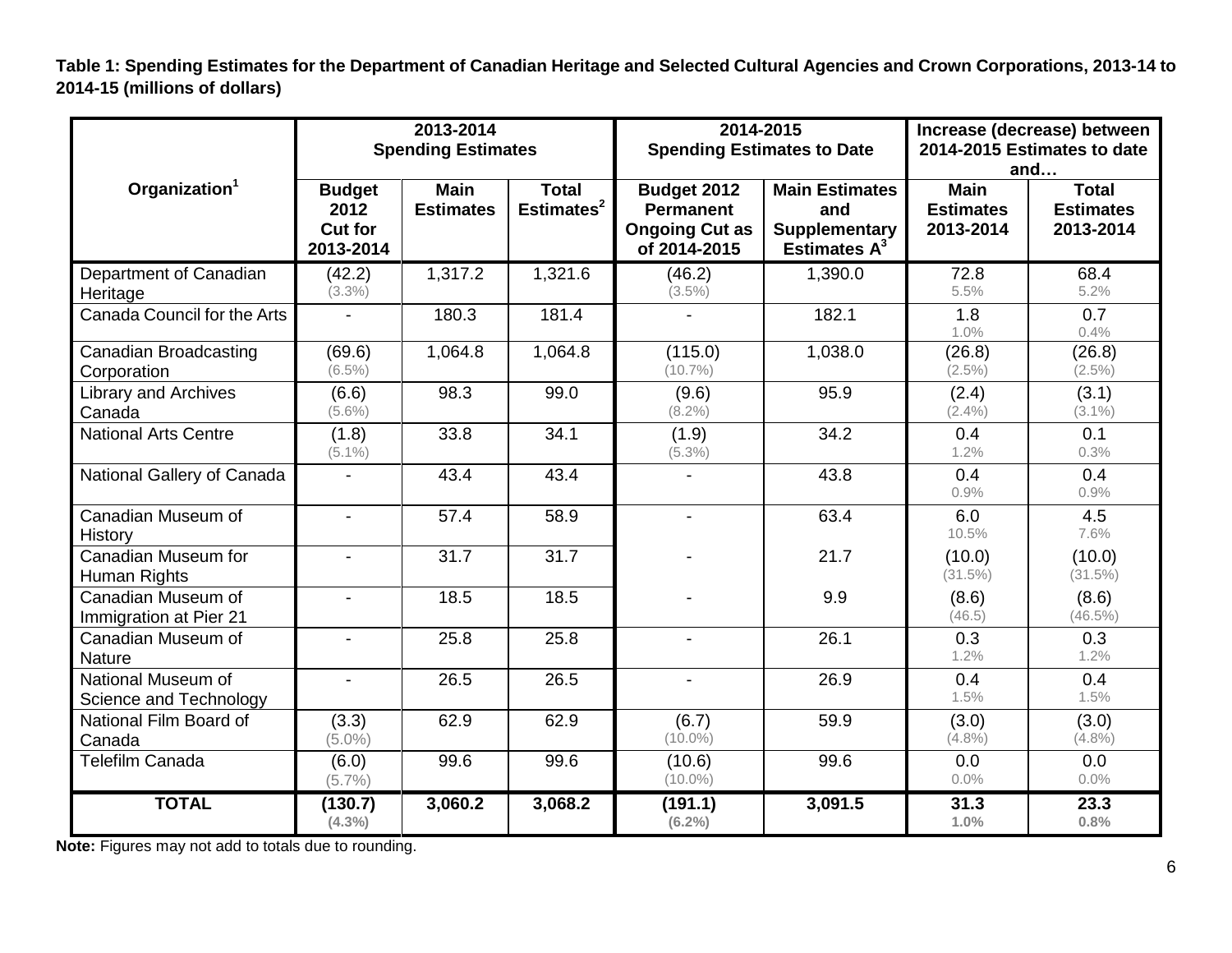<sup>1</sup>These organizations also generate annual revenues.

 $^{2}$ Total expenditures in the 2013/14 Main Estimates and in 2013/14 Supplementary Estimates A, B and C. The Appendix breaks down the expenditures in the supplementary estimates documents for each organization. Budget 2012 cuts for 2013-2014 are listed for information purposes and are already reflected in the spending figures for each organization. Section three of this analysis details cuts to each organization in 2013/14 and 2014/15.

<sup>3</sup>None of the organizations listed in the table received additional funding in Supplementary Estimates A. The Main Estimates figures reflect the Budget 2012 cuts along with any additional funding organizations received for special projects (e.g., the Pan American games), wage increases, and the like.

**Sources:** Government of Canada, *2014-2015 Estimates, Parts I and II: The Government Expenditure Plan and The Main Estimates*; Government of Canada, *Supplementary Estimates (A) 2014-2015 for the Fiscal Year ending March 31, 2015;* Government of Canada, *2013-2014 Estimates, Parts I and II: The Government Expenditure Plan and The Main Estimates*; Government of Canada, *Supplementary Estimates (A) 2013-2014 for the Fiscal Year ending March 31, 2014;* Government of Canada, *Supplementary Estimates (B) 2013-2014 for the Fiscal Year ending March 31, 2014;* Government of Canada, *Supplementary Estimates (C) 2013-2014 for the Fiscal Year ending March 31, 2014;* Government of Canada, *Jobs, Growth and Long-term Prosperity: Economic Action Plan 2012* (Budget 2012); Government of Canada, *Jobs, Growth and Long-term Prosperity: Economic Action Plan 2013* (Budget 2013); Government of Canada, *The Road to Balance: Creating Jobs and Opportunities* (Budget 2014).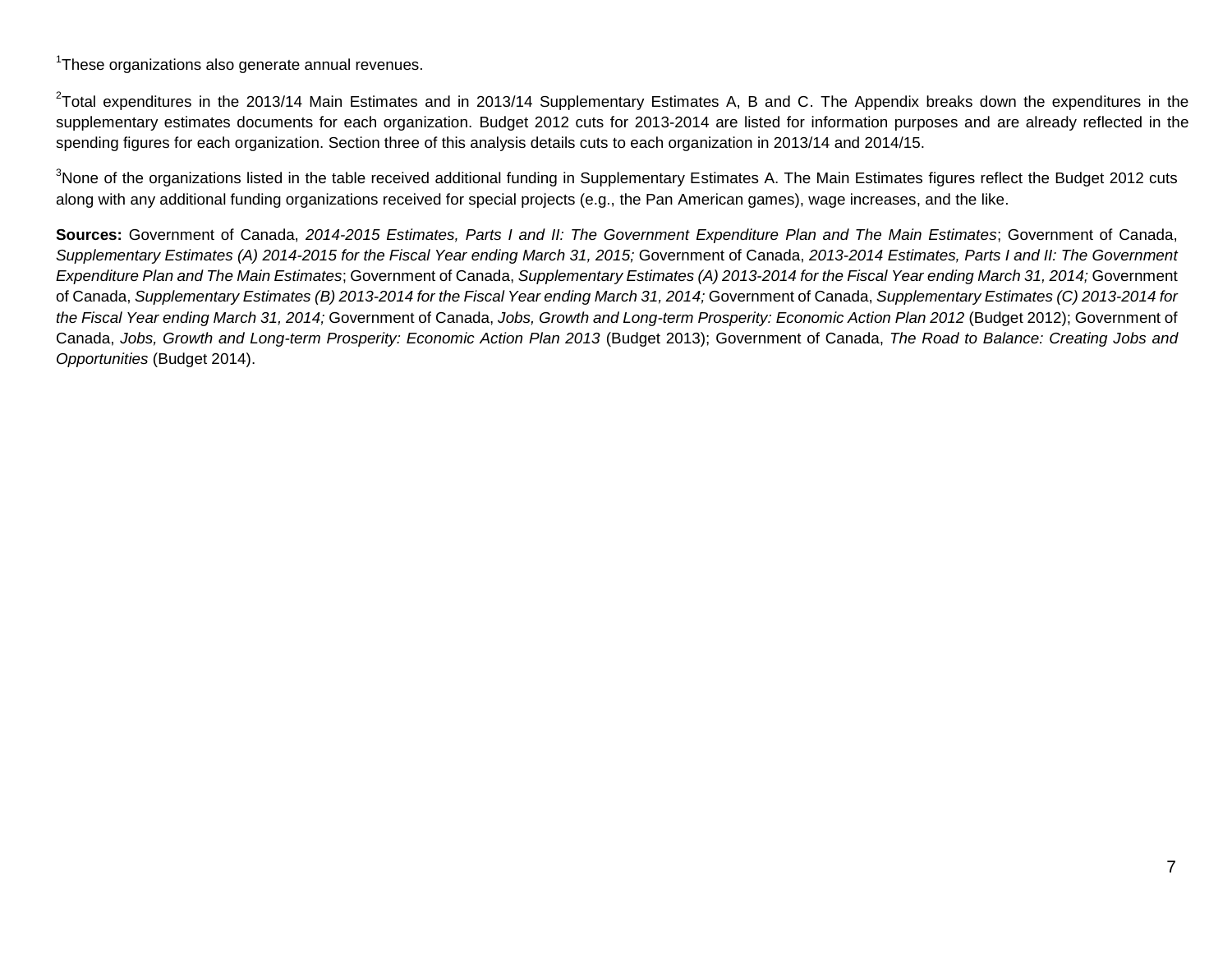#### **Funding Levels Held Steady between 2013-14 and 2014-15**

As the second last cell in the table's bottom row reveals, **overall, funding levels remain relatively unchanged between 2013-14 and 2014-15 (up by \$31.3 million or 1.0%)**.

**More than half of the organizations listed in the table experienced modest increases to their funding:** the Department of Canadian Heritage (\$72.8 million or 5.5%), the Canada Council for the Arts (\$1.8 million or 1.0%), the National Arts Centre (\$0.4 million or 1.2%), the National Gallery (\$0.4 million or 0.9%), the Canadian Museum of Nature (\$0.3 million or 1.2%), and the National Museum of Science and Technology (\$0.4 million or 1.5%). Budget 2012 cuts are reflected in these figures, but as noted further on in this analysis, some of these organizations received additional funding for other purposes.

**Five organizations experienced funding declines**: the CBC (\$26.8 million, a 2.5% drop), Library and Archives (\$2.4 million, a 2.4% decline), the Canadian Museum for Human Rights (\$10.0 million decline or 31.5% drop), the Canadian Museum of Immigration at Pier 21 (\$8.6 million drop, 46.5%), and the National Film Board (\$3.0 million down, or 4.8% decrease). As explained further on in this analysis, for some, this was due to implementation of the final year of the Budget 2012 cuts (the CBC, Library and Archives and NFB), while for others, it was due to the conclusion of federal funding for capital projects (the museums).

**Only Telefilm Canada had no change in its funding level** between last year's Main Estimates and this year's Mains.

The following sections of this analysis discuss the specifics behind funding changes for each organization.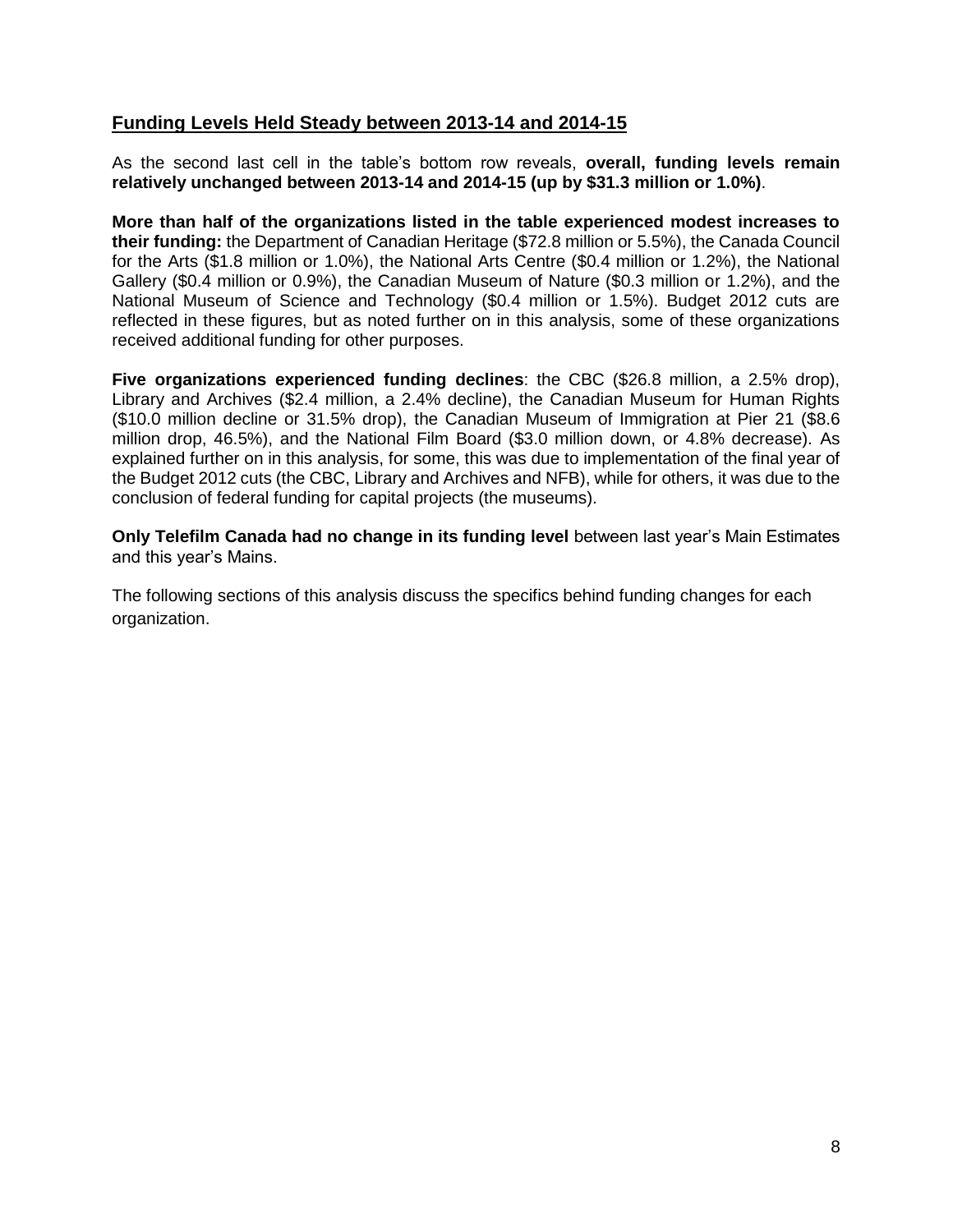### *THE DEPARTMENT OF CANADIAN HERITAGE*

This section describes the organizational and reporting structure of the Department of Canadian Heritage, along with spending and staff levels in its strategic outcome areas in the 2012-13 to 2016-17 period. Funding changes to key grant and contribution programs at the department are examined in the subsequent section.

#### **The Portfolio of Canadian Heritage**

The Ministry of Canadian Heritage is headed by the Minister of Canadian Heritage and Official Languages, the Hon. Shelly Glover (Saint Boniface in Winnipeg, Manitoba). Before becoming a Member of Parliament in 2008, Ms. Glover was a member of the Winnipeg Police Service for close to twenty years. Minister Glover is a bilingual Anglophone and Métis woman. The portfolio of Canadian Heritage also includes the Minister of State for Sport, the Hon. Bal Gosal (Bramalea-Gore-Malton, Ontario).

The Canadian Heritage Portfolio comprises the Department of Canadian Heritage and more than a dozen other cultural bodies, including two special operating agencies (the Canadian Conservation Institute and the Canadian Heritage Information Network), departmental agencies (e.g., Library and Archives Canada, the National Film Board, and the Canadian Radio-television and Telecommunications Commission), Crown corporations (e.g., the Canada Council for the Arts, federal museums, the National Arts Centre and the Canadian Broadcasting Corporation) and the Canadian Cultural Property Export Review Board. In addition to its headquarters in Gatineau, Québec, the Department maintains five regional offices and more than a dozen service points across the country.

#### **Departmental Priorities**

According to the Department's 2014-15 Report on Plans and Priorities, the Department has four priorities for fiscal year 2014-15:

- celebrating Canada's heritage and history in the lead-up to the country's 150th anniversary in 2017, including infrastructure for heritage organizations, community projects, national monuments, and completing the Canadian Museum of History;
- developing a 'prosperous cultural sector' through opportunities in a global and digital context, including support to arts, cultural industries and heritage organizations to use digital technologies in their activities, implementing the *Copyright Modernization Act*, and including cultural interests in international trade arrangements;
- investing in communities, including working with the provinces and territories and other partners to encourage physical activity and the arts in youth, working with federal partners to implement the *Roadmap for Canada's Official Languages* and supporting the Toronto 2015 Pan American and Parapan American Games), and
- maintaining efficiency in operations and excellence in service, including streamlining how grants and contributions are administered (e.g., online applications).

These priorities remain largely unchanged since 2012-13. Prior to 2012-13, the government did not place as much emphasis on Canada's history and sport as has been the case over the last number of years. One change of note is in the second priority, which focuses on cultural interests in the global and digital milieu, including international trade arrangements. This priority is in line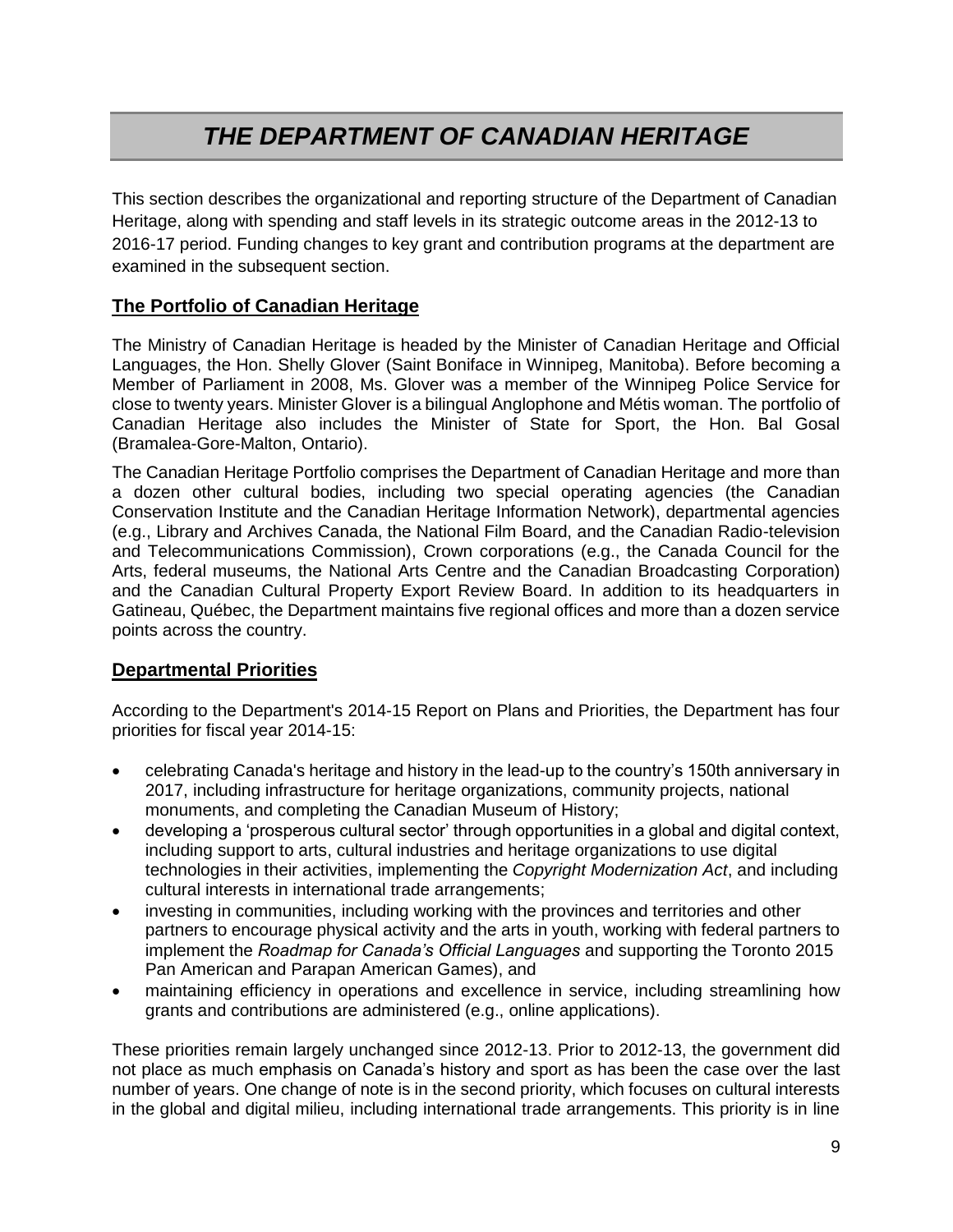with the interests of a number of arts and cultural organizations.

#### **Departmental Reporting Structure and Expenditures Across Strategic Outcomes.**

**Since 2009-10, the Department has used the same reporting structure for its activities**. It groups arts, cultural industries and heritage under one Strategic Outcome, which, for purposes of this analysis, facilitates tracking year-over-year spending changes in these areas.

Table 2 shows the reporting structure. It breaks the Department's operations into three Strategic Outcomes, seven Program Activities, and a number of Program Sub-Activities. The first Strategic Outcome focuses on the creation and accessibility of artistic expressions and cultural content and covers all of the Department's programming in the arts, heritage and cultural industries. The second focuses on Canadian identity (including some programs touching on the cultural sector), while the third comprises the Department's activities in sport. Funding programs associated with each Strategic Outcome are listed in the 'Program Sub-Activities' column.

The programs listed in the third column for each Strategic Outcome have remained the same for the last few years, with just a few exceptions. The Copyright program listed in the Cultural Industries Program Activity of Strategic Outcome 1, is now referred to as Copyright and International Trade Policy and includes the mandate to develop Canada's positions in international negotiations when it comes to copyright and trade policy.

In the *Attachment to Canada* row of Strategic Outcome 2, a new program, Capital Experience, has been added. This program comprises the functions in the National Capital Region that the government transferred from the National Capital Commission to the Department of Canadian Heritage. These include 'major events and celebrations (e.g. Canada Day and Winterlude), commemorations, interpretation and promotion of sites and symbols of national significance, representation of the provinces and territories in the NCR, public art, youth activities and visitor services' (Department of Canadian Heritage, *2014-15 Report on Plans and Priorities*). The Canada History Fund, created last year by the government to celebrate and commemorate Canada's history, has also been added to this section of the table. Canadian Studies, meanwhile, has disappeared from the list, given that the government cancelled this \$1.15 million program, which was focused on international academic relations. On the latter, it is worth noting that grants and contributions to "academic relations" at the Department of Foreign Affairs and International Trade have also declined substantially, from \$17.9 million in 2012-13 to \$7.1 million in each of 2013-14 and 2014-15.

The numerical columns of the table show Actual Spending for 2012-13, and Forecast and Planned Spending for the 2013-14 to 2016-17 period, as presented in the Department's 2014-15 *Report on Plans and Priorities (RPP)*. This section of the Table also shows human resources allocated to each Strategic Outcome for the 2014-15 to 2016-17 period. Staff complements are measured in Full Time Equivalents, or FTEs, each of which is essentially the equivalent of a full time position (FTE figures for 2012-13 and 2013-14 are not listed in the RPP).

**Readers need to remember that the Planned Spending figures for 2015-16 and 2016-17 have not been voted on by Parliament so are subject to change. They also don't reflect expenditures for programs that were up for renewal in 2015-16 so should be interpreted with caution. As noted below, a number of arts and cultural programs that were up for renewal in 2015-16 were renewed on a permanent ongoing basis in Budget 2014.**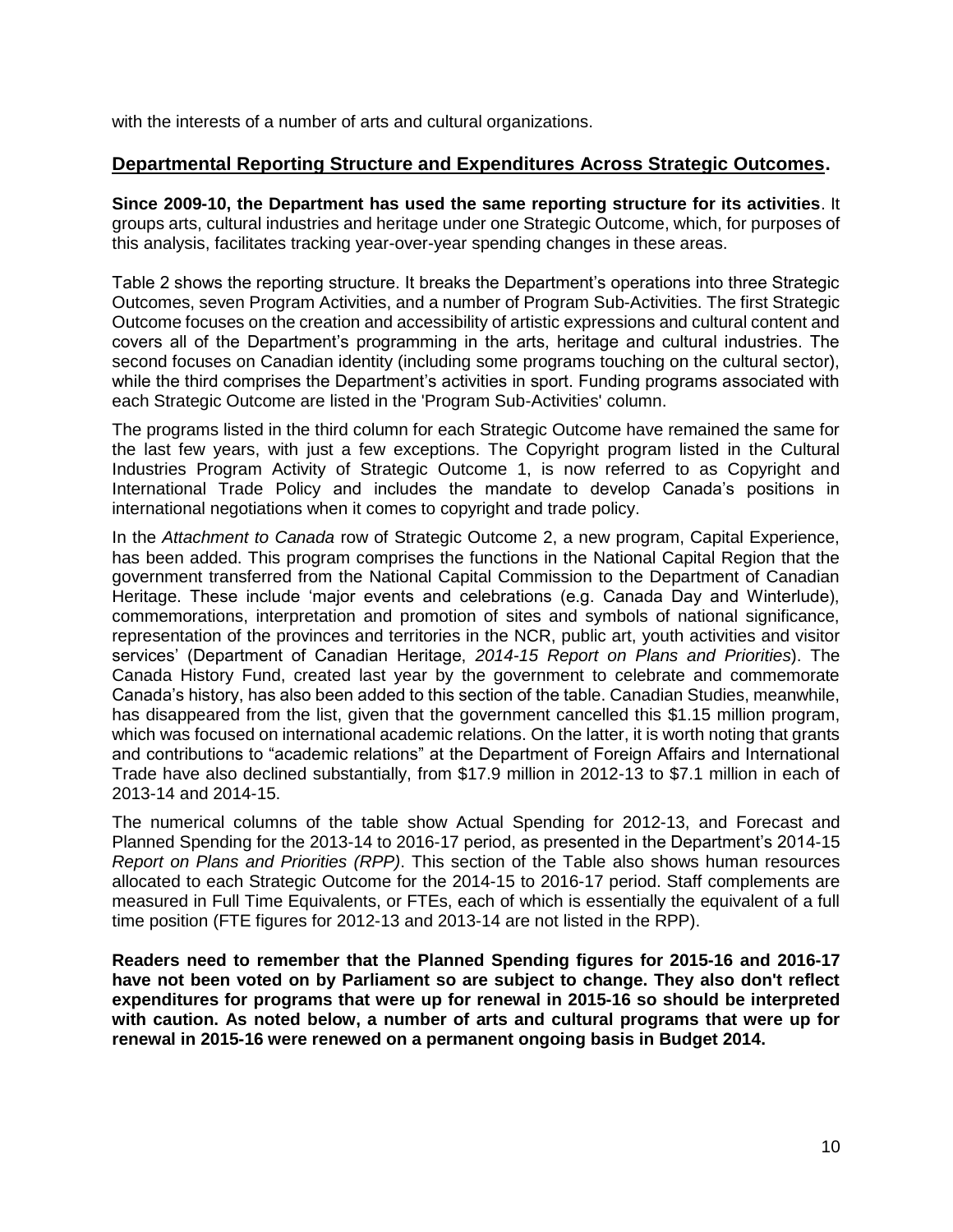|                                                                       |                                                 |                                                                                                                                                                                                                                                                                             |                            |                                               |                                              | <b>Forecast and Planned Spending Planned Spending</b> |         |         |
|-----------------------------------------------------------------------|-------------------------------------------------|---------------------------------------------------------------------------------------------------------------------------------------------------------------------------------------------------------------------------------------------------------------------------------------------|----------------------------|-----------------------------------------------|----------------------------------------------|-------------------------------------------------------|---------|---------|
| <b>Strategic</b>                                                      | Program                                         | <b>Actual</b>                                                                                                                                                                                                                                                                               |                            | \$ millions                                   | \$ millions                                  |                                                       |         |         |
| <b>Outcomes</b>                                                       | <b>Activities</b>                               | <b>Program Sub-Activities</b>                                                                                                                                                                                                                                                               | <b>Spending</b><br>2012/13 | <b>Forecast</b><br><b>Spending</b><br>2013/14 | <b>Planned</b><br><b>Spending</b><br>2014/15 | Increase/<br>(Decrease)<br>in<br><b>Spending</b>      | 2015/16 | 2016/17 |
| <b>Strategic</b><br><b>Outcome 1:</b><br><b>Canadian</b>              | Arts                                            | Canada Arts Presentation Fund, Canada Cultural<br>Spaces Fund, Canada Arts Training Fund, Canada<br>Cultural Investment Fund, Fathers of Confederation<br><b>Buildings Trust</b>                                                                                                            | 117.8                      | 119.5                                         | 116.6                                        | (2.9)<br>$(2.4\%)$                                    | 43.3    | 43.3    |
| artistic<br>expressions<br>and cultural<br>content are<br>created and | Cultural<br>Industries                          | Broadcasting and Digital Communications Policy,<br>Canada Media Fund, Film and Video Policy, Film or<br>Video Production Tax Credit, Canada Music Fund,<br>Canada Book Fund, Canada Periodical Fund, Copyright<br>and International Trade Policy, Cultural Sector<br>Investment Review, TV5 | 304.4                      | 304.4                                         | 302.3                                        | (2.1)<br>(0.7%                                        | 285.1   | 285.1   |
| accessible<br>at home and<br>abroad                                   | Heritage                                        | Museums Assistance Program, Canada Travelling<br>Exhibitions Indemnification Program, Canadian<br>Heritage Information Network, Canadian Conservation<br>Institute, Movable Cultural Property Program                                                                                       | 40.0                       | 42.8                                          | 39.6                                         | (3.2)<br>(7.5%)                                       | 35.6    | 35.6    |
|                                                                       |                                                 | <b>Total Strategic Outcome 1</b>                                                                                                                                                                                                                                                            | 462.2                      | 466.7                                         | 458.5                                        | (8.2)<br>$(1.8\%)$                                    | 364.0   | 364.0   |
|                                                                       |                                                 | <b>Human Resources (FTEs)</b>                                                                                                                                                                                                                                                               | <b>NA</b>                  | <b>NA</b>                                     | 548.6                                        | <b>NA</b>                                             | 440.0   | 440.0   |
| <b>Strategic</b><br><b>Outcome 2:</b><br><b>Canadians</b>             | Attachment<br>to Canada                         | Celebration and Commemoration Program, Capital<br>Experience, State Ceremonial and Protocol, Canada<br>History Fund, Exchanges Canada Program, Youth Take<br>Charge                                                                                                                         | 79.6                       | 58.5                                          | 64.4                                         | $\overline{5.9}$<br>10.1%                             | 61.1    | 60.3    |
| share,<br>express and<br>appreciate                                   | Engagement<br>and<br>Community<br>Participation | Human Rights Program, Building Communities through<br>Arts and Heritage, Aboriginal Peoples' Program                                                                                                                                                                                        | 47.5                       | 46.7                                          | 44.6                                         | (2.1)<br>$(4.5\%)$                                    | 44.6    | 43.4    |
| their<br><b>Canadian</b><br>identity                                  | Official<br>Languages                           | Development of Official-Languages<br>Communities<br>Program, Enhancement of Official Languages Program,<br><b>Official Languages Coordination Program</b>                                                                                                                                   | 359.4                      | 351.2                                         | 353.1                                        | 1.9<br>0.5%                                           | 353.3   | 353.0   |
|                                                                       |                                                 | <b>Total Strategic Outcome 2</b>                                                                                                                                                                                                                                                            | 486.5                      | 456.3                                         | 462.2                                        | 5.9<br>1.3%                                           | 459.0   | 456.8   |
|                                                                       |                                                 | <b>Human Resources (FTEs)</b>                                                                                                                                                                                                                                                               | <b>NA</b>                  | <b>NA</b>                                     | 480.7                                        | $\blacksquare$                                        | 480.7   | 398.2   |
| <b>Strategic</b><br><b>Outcome 3:</b>                                 | Sport                                           | Hosting Program, Sport Support Program, Athlete<br>Assistance Program                                                                                                                                                                                                                       | 225.0                      | 339.1                                         | 398.1                                        | 59.0<br>17.4%                                         | 241.7   | 204.2   |

### **Table 2: Department of Canadian Heritage: Program Activity Architecture and Expenditures, 2012-13-2016-17**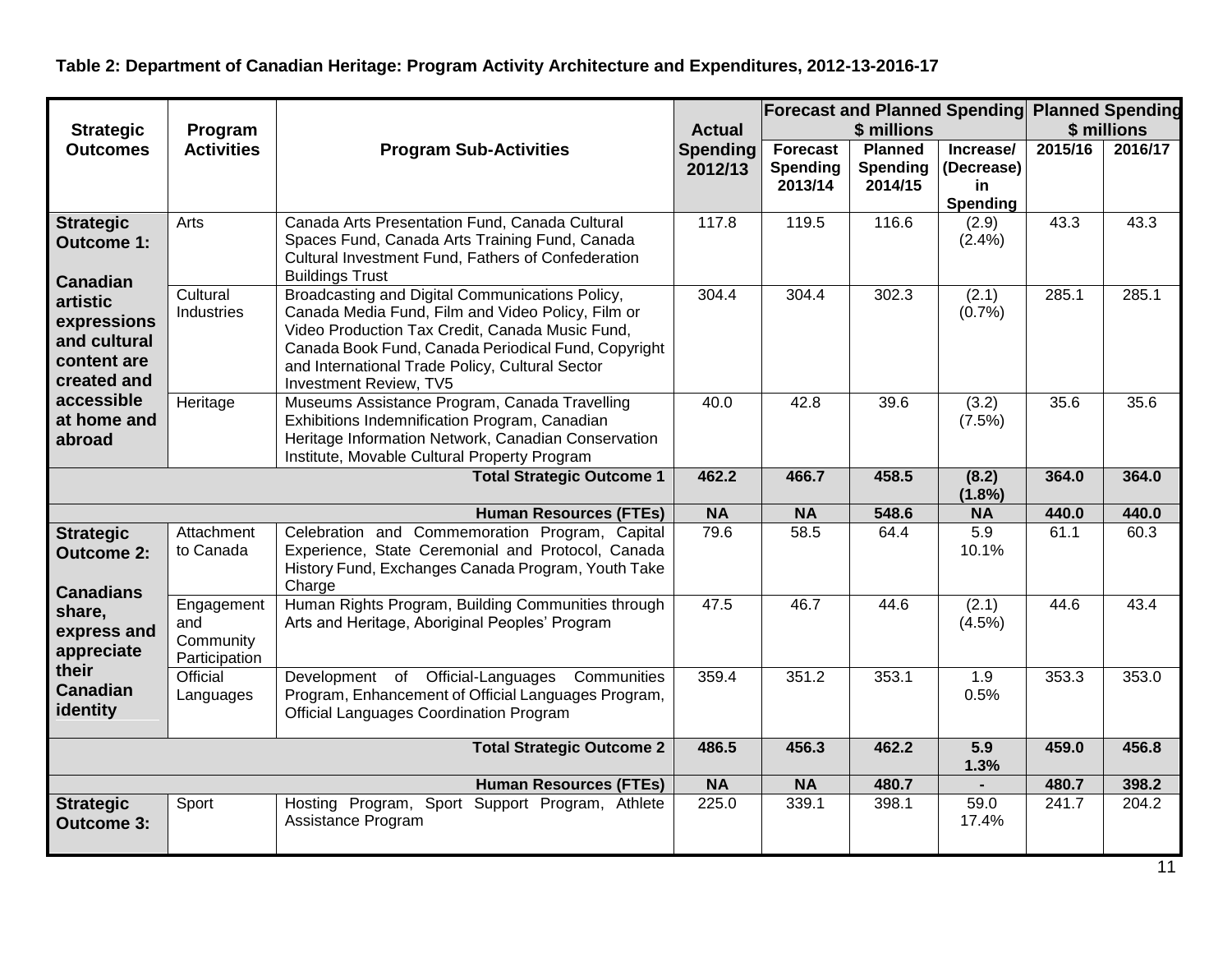| <b>Canadians</b><br>participate<br>and excel in<br>sport |                                                                     |           |           |         |                |         |         |
|----------------------------------------------------------|---------------------------------------------------------------------|-----------|-----------|---------|----------------|---------|---------|
|                                                          | <b>Total Strategic Outcome 3</b>                                    | 225.0     | 339.1     | 398.1   | 59.0           | 241.7   | 204.2   |
|                                                          |                                                                     |           |           |         | 17.4%          |         |         |
|                                                          | <b>Human Resources (FTEs)</b>                                       | <b>NA</b> | <b>NA</b> | 134.3   | $\blacksquare$ | 134.3   | 134.3   |
| <b>Internal Services</b>                                 | Governance and Management Support, Resource                         | 73.8      | 85.6      | 71.3    | (14.3)         | 70.0    | 70.0    |
|                                                          | Management Services, Asset Management Services                      |           |           |         | (16.7%)        |         |         |
|                                                          | <b>Human Resources (FTEs)</b>                                       | <b>NA</b> | <b>NA</b> | 640.8   | $\blacksquare$ | 633.2   | 633.2   |
|                                                          | <b>TOTAL SPENDING LISTED IN REPORT ON PLANS AND PRIORITIES</b>      | 1,247.4   | 1,347.8   | 1,390.0 | 42.2           | 1,134.7 | 1,095.0 |
|                                                          |                                                                     |           |           |         | 3.1%           |         |         |
|                                                          | <b>Human Resources (FTEs)</b>                                       | <b>NA</b> | <b>NA</b> | 1.724.4 | $\blacksquare$ | 1,608.1 | 1,605.6 |
|                                                          | <b>CUTS TO THE DEPARTMENT ANNOUNCED IN BUDGET 2012 (CUMULATIVE)</b> | (17.8)    | (42.2)    | (46.2)  |                | (46.2)  |         |

**Note:** Figures may not add to totals due to rounding.

**Sources**: Canadian Heritage, *2014-2015 Report on Plans and Priorities;* Government of Canada, *Jobs, Growth and Long-term Prosperity: Economic Action Plan 2012 (Budget 2012)*.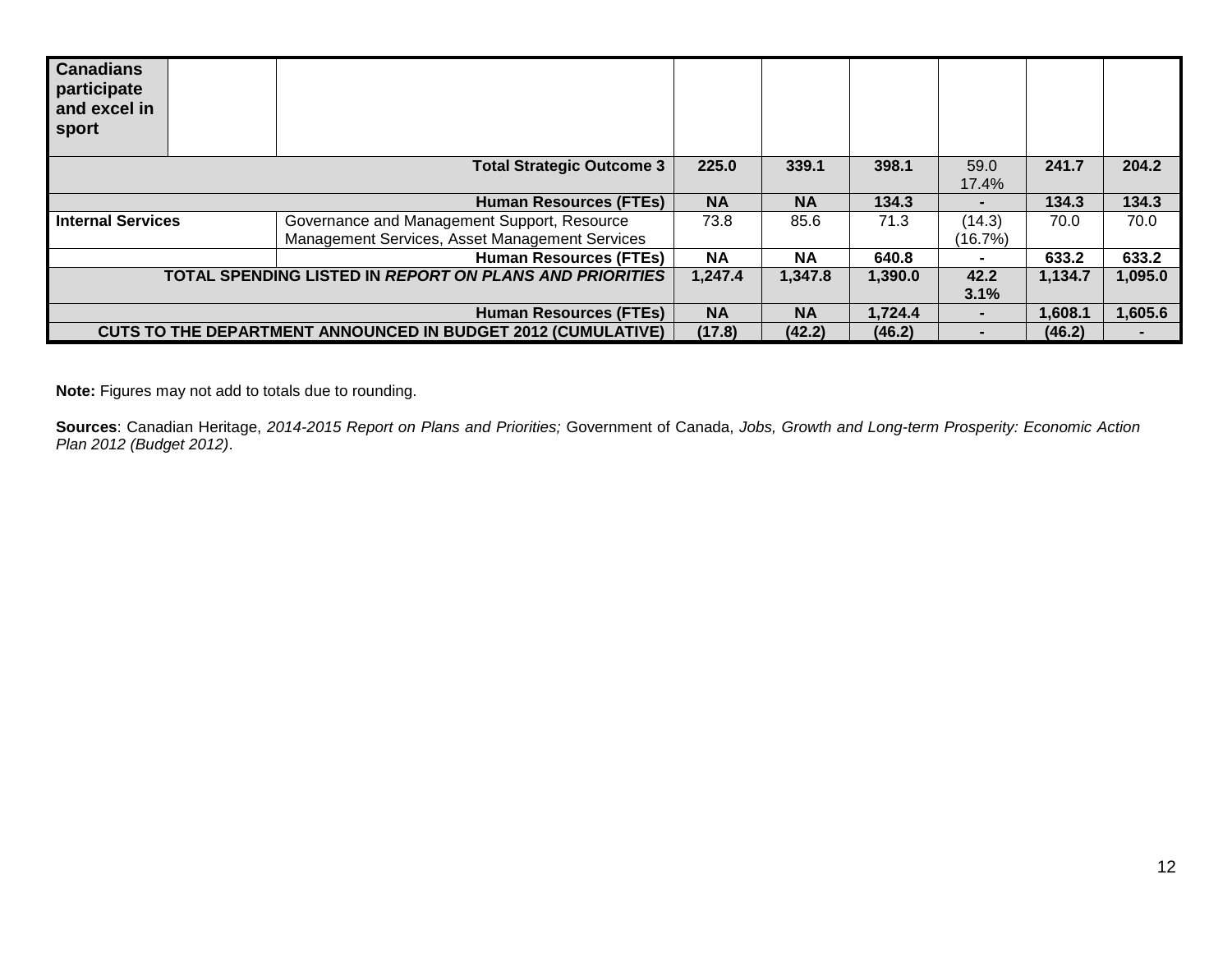With these caveats in hand, **four observations emerge. First, overall funding levels to the department remain largely unchanged, increasing slightly (by 3.1% or \$42.2 million).<sup>2</sup>**

**Second, between 2013-14 and 2014-15, funding levels remain steady across Strategic Outcomes 1 and 2** (down 1.8% for Strategic Outcome 1 and up 1.3% for Strategic Outcome 2). Meanwhile, the third Strategic Outcome, **Sport, benefits from an increase of \$59 million**  (17.4%), owing largely to additional expenditures for the 2015 Pan American and Parapan American Games to be held in Toronto. **Internal Services is down 16.7%** (\$14.3 million): Forecast Spending in 2013-14 is much higher than the other expenditure figures because it includes spending not reflected in the figures listed in the Planned Spending column. The latter column only lists expenditures allocated in the Main Estimates process, and these did not include funding for Operating Budget Carry Forward (appropriations that are carried forward from one year to the next) and pay list requirements (departments are expected to absorb these costs with their existing budgets).

**Third,** when it comes to medium-term spending projections, **planned spending for 2015-16 and 2016-17 trends downward, particularly for Strategic Outcomes 1 and 3** (from \$458.5 million in 2014-15 down to \$364.0 million in each of 2015-16 and 2016 for Outcome 1 and from \$398.1 million to \$241.7 million in 2015-16 and \$204.2 million in 2016-17). **The decline in Strategic Outcome 1 occurs because of the need to renew a number of programs: the Canada Cultural Spaces Fund, the Canada Cultural Investment Fund, and portions of the Canada Arts Presentation Fund, the Canada Music Fund, the Canada Book Fund and the Canadian Heritage Information network. The government announced that these programs will be renewed on a permanent ongoing basis in Budget 2015. As for the declines in Sport, these take place because of reduced expenditure requirements related to the Pan American and Parapan American Games.**

**The final observation relates to staff reductions.** As shown in the table, the number of Full Time Equivalents for the department as a whole declines from 1,724 in 2014-2015 to just a little over 1,600 in 2015-16 and 2016-17. The reductions apply to the first Strategic Outcome, where FTEs fall from 548.6 to 440.0, but this needs to be interpreted with caution since it reflects the need to renew a number of programs in 2015-16, as noted above. Now that these programs are renewed, the reduction should no doubt be far less severe.

It must be remembered, though, that **the Department has suffered significant staffing cutbacks in recent years.** Budget 2012 eliminated 38 positions and a whopping 500 Full Time Equivalents were cut in an internal deficit reduction exercise before Budget 2012 (360 were permanent positions while 140 were associated with the Vancouver 2010 Olympics and the Shanghai Expo).

 2 The overall expenditure increase in this table (\$42.2 million) differs slightly from that listed in Table 1 in the previous section (\$68.4 million) because the RPP lists the 'forecast spending' for 2013-14 rather than the main and supplementary estimates figures used to produce Table 1.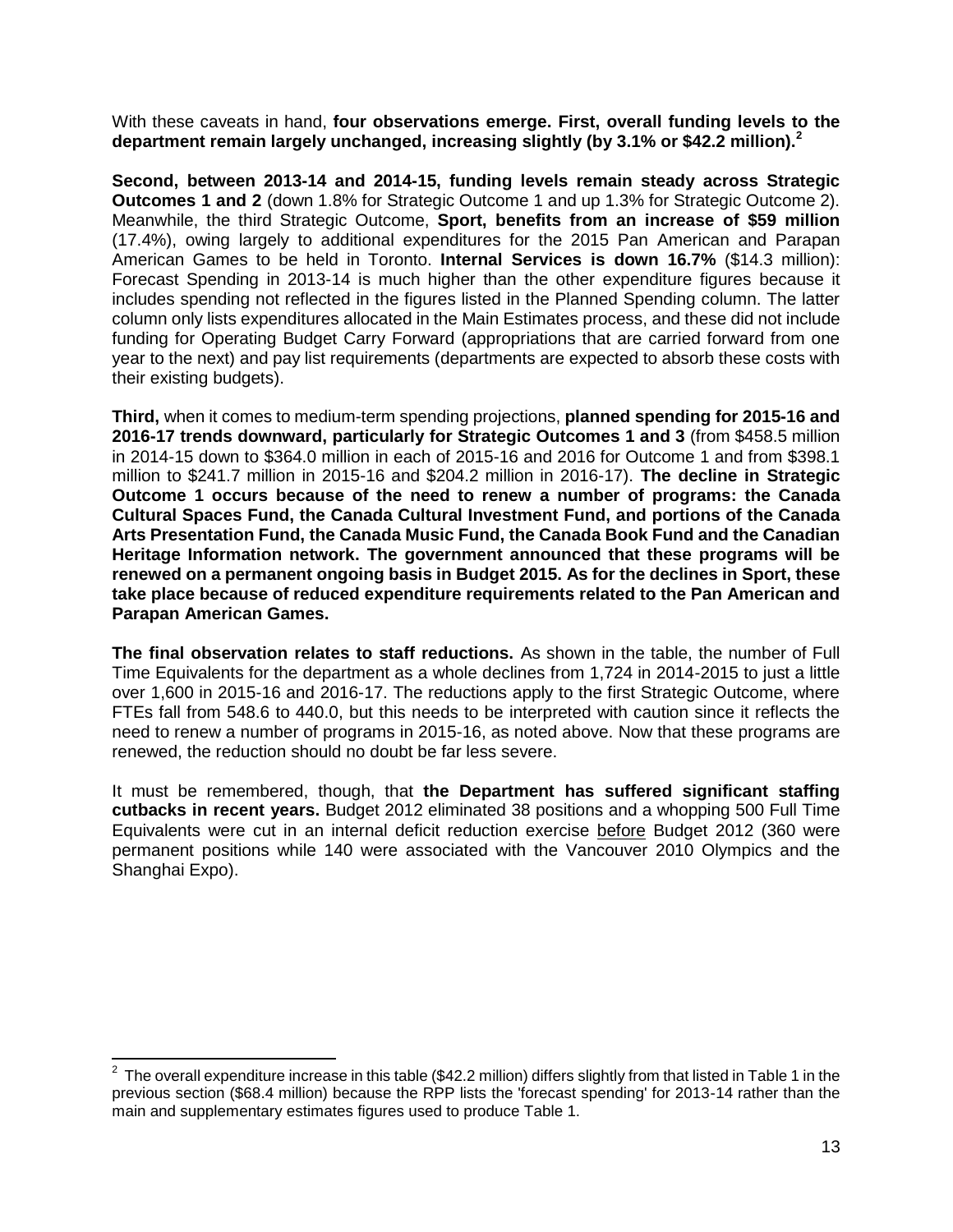### *DEVELOPMENTS ACROSS CULTURAL SUB-SECTORS*

**This section examines funding levels and notable developments in the organizations listed in Table 1 and in key programs at the Department of Canadian Heritage.** Department of Canadian Heritage funding to official languages, aboriginal programs, and sport are also examined to keep a watch on trends in these areas of programming.

Table 3 shows funding levels for these various programs for 2013-14 and 2014-15. It lists total expenditures for 2013-14 (Main and Supplementary Estimates), expenditures in the 2014-15 Main Estimates and Supplementary Estimates A and program cuts announced following Budget 2012.

**The final column of the table shows the government's commitment to provide ongoing funding to a number of programs beginning in the 2015-16 fiscal year.** This includes \$30.1 million to the Canada Cultural Investment Fund, \$30 million to the Canada Cultural Spaces Fund, and \$18 million to the Canada Arts Presentation Fund.

Overall, **funding to arts and culture programs at the Department of Canadian Heritage remained largely unchanged relative to 2013-14. Where there were funding increases, they accrued to other departmental activities, notably sport in the lead-up to the 2015 Pan American and Parapan American games.** 

**Additional expenditures for 2014-15 could be forthcoming through Supplementary Estimates B and C**, which will be tabled later this year.

*--------ARTS--------*

The *Building Communities Through Arts and Heritage* program seeks to 'engage citizens in their communities through performing and visual arts as well as through the expression, celebration and preservation of local historical heritage' (Department of Canadian Heritage 2014-15 *Report on Plans and Priorities*). The fund supports local festivals, community anniversaries and legacy projects that commemorate significant local persons or events. **Funding to this program continued at the same level as last year: \$17.7 million.** 

**The** *Canada Arts Presentation Fund* **also received the same level of funding as it did last year: \$29 million.** The program 'aims to give Canadians direct access to a variety of professional artistic experiences in their communities…[through] financial assistance to Canadian not-for-profit organizations that professionally present arts festivals or performing arts series' (Department of Canadian Heritage 2014-15 *Report on Plans and Priorities*). **A major portion (\$18 million) of the program's funding is scheduled to sunset at the end of this fiscal year.** This figure represents the portion of the program accounted for by contributions. The remainder is allocated to grants, and has already been incorporated into the base budget of the Department. **In Budget 2014, the government committed to making the \$18 million in contribution funding permanent in Budget 2015. As such, once the \$18 million is renewed, total funding for the program (\$29 million) will be permanent and ongoing.**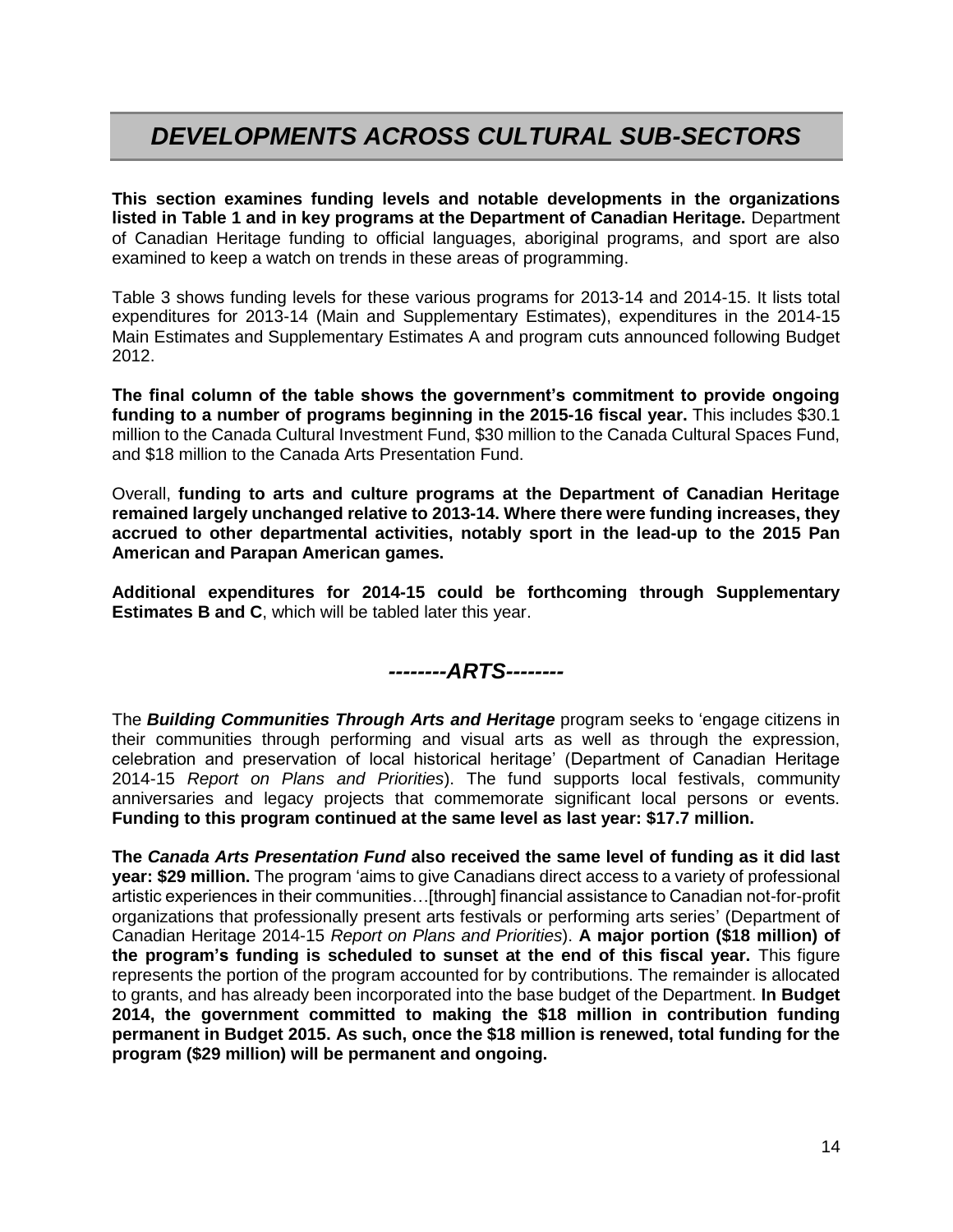**Table 3: Department of Canadian Heritage: Selected Grants and Contributions, 2013-14 to 2015-16 (dollars unless otherwise noted)**

| <b>Grant/Contribution</b>                       | <b>Cuts Announced</b>                                      |                                 | 2013-14                                              | 2014-15      | <b>Budget 2014:</b><br><b>Ongoing</b>                                   |                                                     |  |
|-------------------------------------------------|------------------------------------------------------------|---------------------------------|------------------------------------------------------|--------------|-------------------------------------------------------------------------|-----------------------------------------------------|--|
|                                                 | following<br>Budget 2012                                   | <b>Main</b><br><b>Estimates</b> | Supplemen-<br>tary<br><b>Estimates</b><br>A, B and C | <b>Total</b> | <b>Main Estimates</b><br>and<br><b>Supplementary</b><br>Estimates $A^1$ | <b>Funding</b><br><b>Commit-ment</b><br>for 2015-16 |  |
| <b>Arts</b>                                     |                                                            |                                 |                                                      |              |                                                                         |                                                     |  |
| Building Communities through Arts &<br>Heritage |                                                            | 17,655,000                      |                                                      | 17,655,000   | 17,655,000                                                              |                                                     |  |
| <b>Canada Arts Presentation Fund</b>            |                                                            | 28,972,742                      | $\blacksquare$                                       | 28,972,742   | 28,972,742                                                              | \$18 M                                              |  |
| Canada Arts Training Fund                       |                                                            | 22,779,440                      | $\frac{1}{2}$                                        | 22,779,440   | 22,779,440                                                              |                                                     |  |
| Canada Cultural Investment Fund                 | Cultural Capitals of<br>Canada eliminated in<br>2012-13    | 21,972,205                      |                                                      | 21,972,205   | 22,031,705                                                              | \$30.1 M                                            |  |
| Canada Cultural Spaces Fund                     |                                                            | 27,358,613                      | 1,000,000                                            | 28,358,613   | 25,508,613                                                              | \$30 M                                              |  |
| Heritage                                        |                                                            |                                 |                                                      |              |                                                                         |                                                     |  |
| Museums Assistance Program                      |                                                            | 15,739,964                      |                                                      | 15,739,964   | 15,739,964                                                              |                                                     |  |
| Canada History Fund                             |                                                            | 4,300,00                        |                                                      | 4,300,00     | 6,187,390                                                               |                                                     |  |
| <b>Cultural Industries</b>                      |                                                            |                                 |                                                      |              |                                                                         |                                                     |  |
| Canada Book Fund                                |                                                            | 36,666,301                      |                                                      | 36,666,301   | 36,666,301                                                              | \$9 M                                               |  |
| Canada Media Fund                               |                                                            | 134,146,077                     |                                                      | 134,146,077  | 134,146,077                                                             |                                                     |  |
| Canada Music Fund                               | Creators' Assistance<br>Component<br>eliminated in 2012-13 | 22,789,231                      | 1,150,000                                            | 23,939,231   | 23,939,231                                                              | \$8.8 M                                             |  |
| <b>Canada Periodical Fund</b>                   |                                                            | 74,774,598                      |                                                      | 74,774,598   | 74,774,598                                                              |                                                     |  |
| <b>Other Grants and Contributions</b>           |                                                            |                                 |                                                      |              |                                                                         |                                                     |  |
| Celebration and Commemoration Program           |                                                            | 14,494,367                      | 310,000                                              | 14,804,367   | 10,494,367                                                              |                                                     |  |
| <b>Sport Grants &amp; Contributions</b>         |                                                            |                                 |                                                      |              |                                                                         |                                                     |  |
| Athlete Assistance Program                      |                                                            | 28,000,000                      |                                                      | 28,000,000   | 28,000,000                                                              |                                                     |  |
| Sport Support Program                           |                                                            | 145,815,064                     |                                                      | 145,815,064  | 142,815,064                                                             |                                                     |  |
| <b>Hosting Program</b>                          |                                                            | 146,109,211                     |                                                      | 146,109,211  | 213,752,765                                                             |                                                     |  |
| <b>Official Languages</b>                       |                                                            |                                 |                                                      |              |                                                                         |                                                     |  |
| <b>Enhancement of Official Languages</b>        |                                                            | 111,523,131                     |                                                      | 111,523,131  | 111,523,131                                                             |                                                     |  |
| Program                                         |                                                            | 221,671,990                     |                                                      | 221,671,990  | 224,421,990                                                             |                                                     |  |
| Development of Official-Language                |                                                            |                                 |                                                      |              |                                                                         |                                                     |  |
| <b>Communities Program</b>                      |                                                            |                                 |                                                      |              |                                                                         |                                                     |  |
| Aboriginal Peoples' Program                     |                                                            | 17,549,757                      |                                                      | 17,549,757   | 22,854,078                                                              |                                                     |  |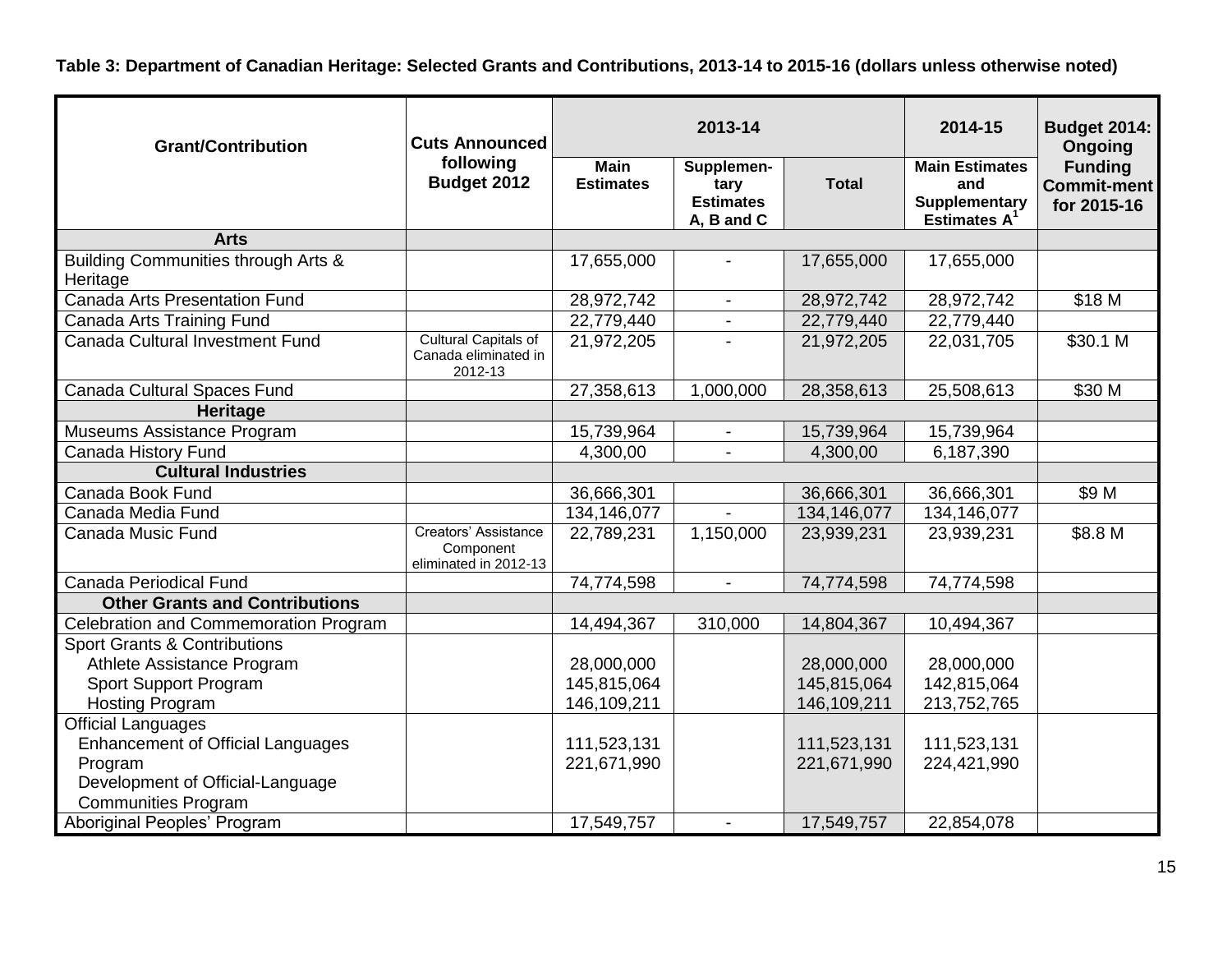$1$  Supplementary Estimates A did not include any additional funding for programs in this table.

**Sources**: Government of Canada, *2014-2015 Estimates, Parts I and II: The Government Expenditure Plan and The Main Estimates*; Government of Canada, *Supplementary Estimates (A) 2014-2015 for the Fiscal Year ending March 31, 2015;* Government of Canada, *2013-2014 Estimates, Parts I and II: The Government Expenditure Plan and The Main Estimates*; Government of Canada, *Supplementary Estimates (A) 2013-2014 for the Fiscal Year ending March 31, 2014;* Government of Canada, *Supplementary Estimates (B) 2013-2014 for the Fiscal Year ending March 31, 2014;* Government of Canada, *Supplementary Estimates (C) 2013-2014 for the Fiscal Year ending March 31, 2014;* Government of Canada, *Jobs, Growth and Long-term Prosperity: Economic Action Plan 2012* (Budget 2012); Government of Canada, *The Road to Balance: Creating Jobs and Opportunities* (Budget 2014).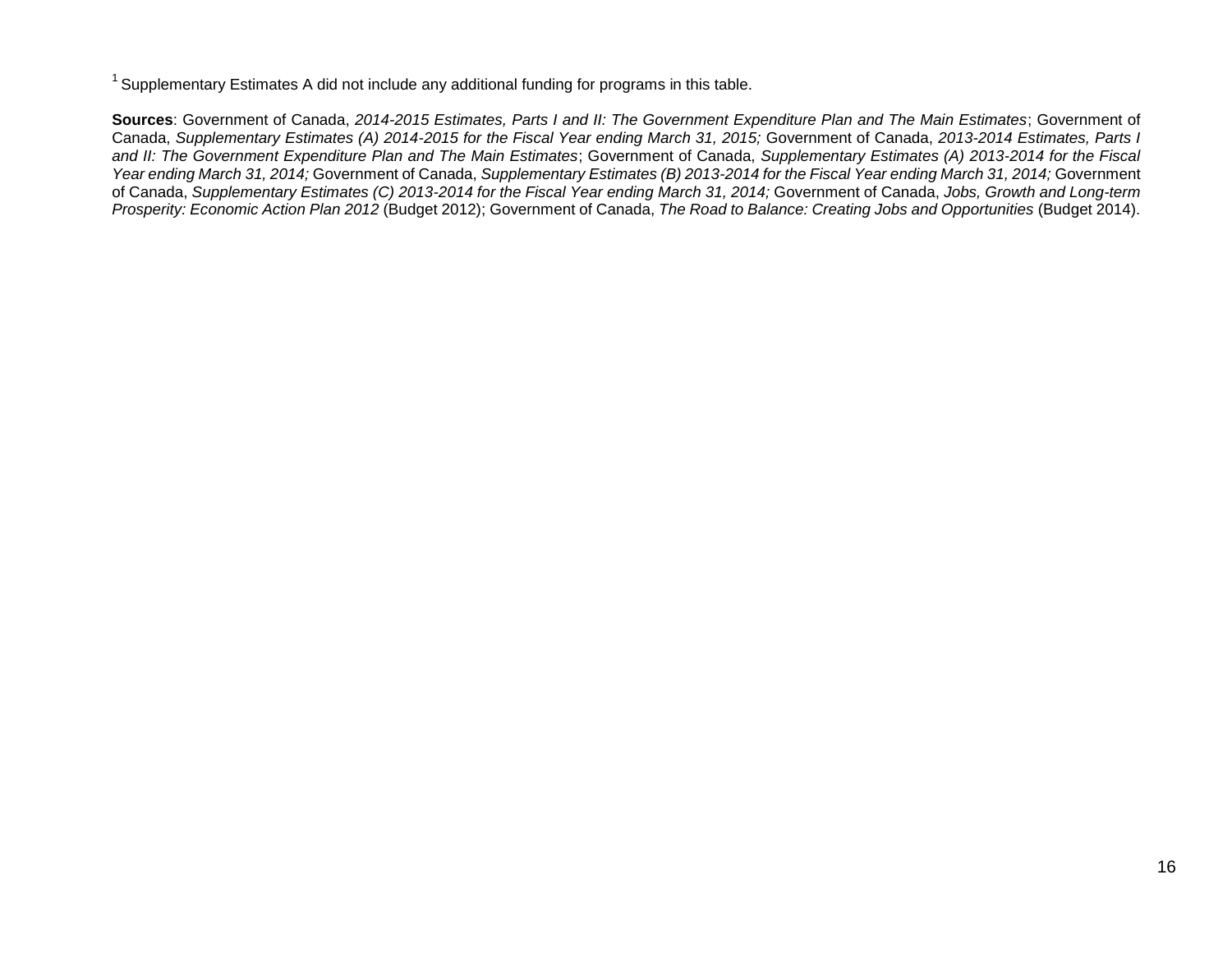**Funding to the** *Canada Arts Training Fund* **also remained unchanged at \$22.8 million.** The program 'aims to contribute to the development of Canadian creators and future cultural leaders of the Canadian arts sector by supporting the training of artists with high potential through institutions that offer training of the highest calibre' (Department of Canadian Heritage 2014-15 *Report on Plans and Priorities*).

The *Canada Cultural Investment Fund* 'helps arts and heritage organizations build and diversity their revenue streams, strengthen their business skills and competencies and become better rooted in their communities' (Department of Canadian Heritage 2014-15 *Report on Plans and Priorities*). **Funding to this program increased slightly this year, from \$21.97 million in 2013-14 to \$22.03 million in 2014-15. Budget 2014 committed to making the program part of the Department's base budget in Budget 2015 at a level of \$30.1 million, \$27.1 million of which will be allocated to grants and contributions.**

**The program is comprised of three components**. The *Endowment Incentives* component encourages Canadians to contribute to arts endowment funds by providing matching funds. The *Strategic Initiatives* component 'provides financial assistance to projects that strengthen the efficiency of the management and business practices of multiple organizations' (Department of Canadian Heritage 2014-15 *Report on Plans and Priorities*). The *Limited Support to Endangered Arts Organizations* component is rarely used but enables the government to partner with other governments and the private sector to avoid an arts organization going bankrupt.

**Funding to the** *Canada Cultural Spaces Fund* **declined from \$28.4 million in 2013-14 to \$25.5 million in 2014-15.** The program aims to 'contribute to the improvement of physical conditions for the arts and heritage related to creation, presentation, preservation and exhibition' and to 'increase and improve access for Canadians to performing arts, visual arts, media arts, and to museum collections and heritage exhibitions' (Department of Canadian Heritage 2014-15 *Report on Plans and Priorities*). **The program is slated to become a permanent ongoing program in Budget 2015 at a funding level of \$30 million, \$25.4 million of which will be distributed as grants and contributions. It should be noted that \$30 million is the level of funding this program received at its inception in the 2002-03 fiscal year, an amount that has been insufficient to meet the demands of the sector.**

*Canada Council for the Arts*. As noted in previous years' budget analyses, **the government committed not to cut Canada Council funding in its Budget 2012 deficit reduction exercise**. This was welcome news for the arts sector, which had urged the government not to cut funding to the Council. **The Council received some additional good news in Budget 2014: the government announced that its annual \$25 million top-up would become part of its permanent ongoing funding in Budget 2015.**

**Between 2013-14 and 2014-15, funding to the Canada Council increased slightly to \$182.1 million** (see Table 1). This is up from a total of \$181.4 million in 2013-14.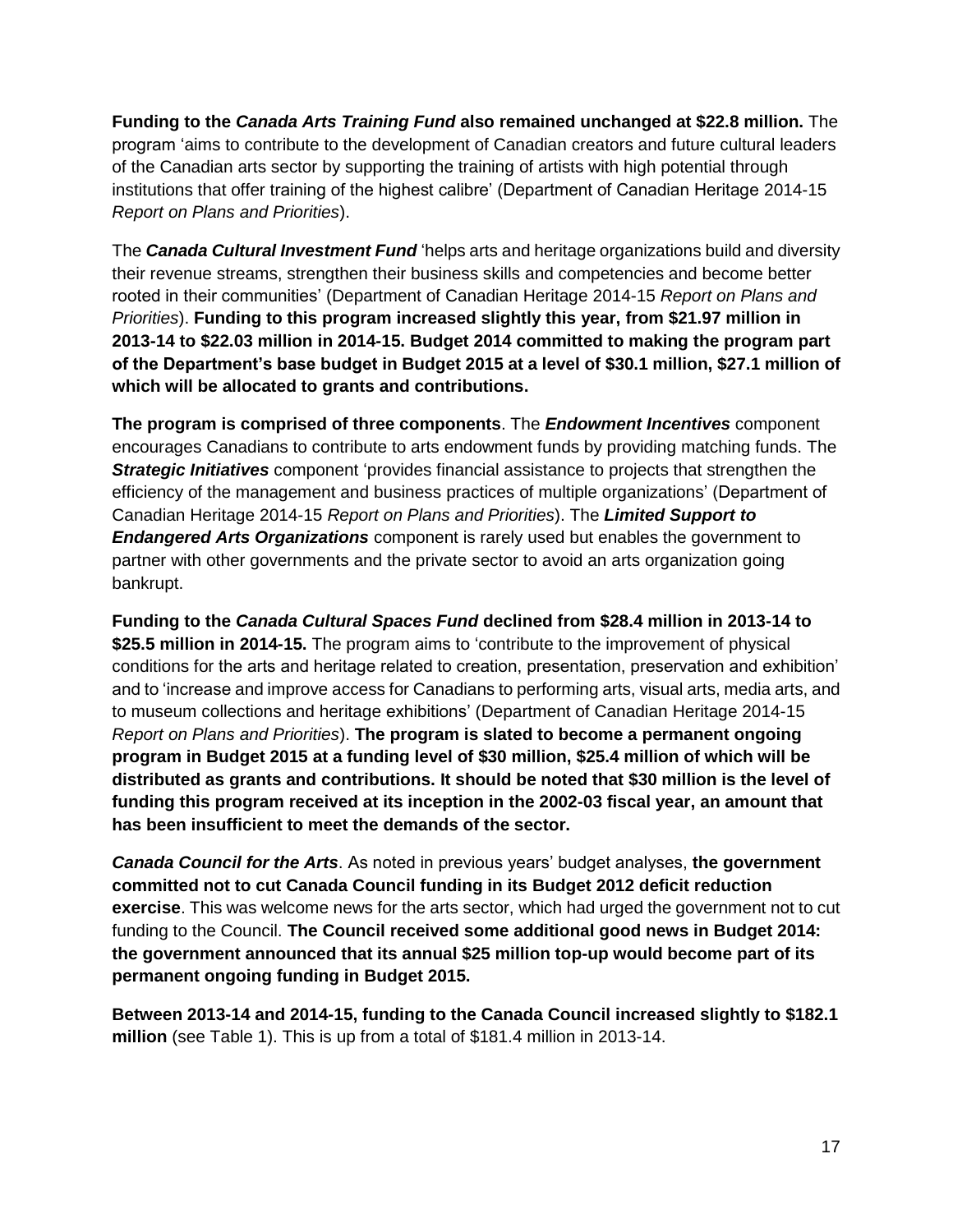As shown in the Annex to this document, in 2013-14, the Council received \$180.3 million in the Main Estimates and an additional \$1.1 million in the Supplementary Estimates. The additional funding in the Supplementary Estimates was comprised of the following:

- a \$127,000 transfer from the Department of Canadian Heritage in 2013-14 Supplementary Estimates B 'to support multilateral cooperation projects for French language theatre, as well as to ensure Canada's participation in meetings of the Commission internationale du théâtre francophone';
- an \$800,000 transfer from the Department of Canadian Heritage in 2013-14 Supplementary Estimates C for the National Translation Program for Book Publishing; and
- a \$250,000 appropriation in 2013-14 Supplementary Estimates C to 'promote official languages and enhance the vitality of official-language minority communities under the Roadmap for Canada's Official Languages 2013-18'.

While the above is clearly a good news story, if Canada Council funding is viewed on a per capita constant dollar basis, support to the organization has actually declined. **As reported last year, between 2005-06 and 2012-13, on a per capita constant dollar basis, funding to the Council has shrunk 2.5%**. 3

In addition, the Council has increased its support for artists and arts organizations to access international markets so it is effectively doing more with less. Moreover, ongoing financial market volatility continues to strain the Council's endowment fund. To date, this has not reduced Council grants given reserves from previous years' investment income.

Table 1 shows that **funding to the** *National Arts Centre* **(NAC) in this year's Main Estimates was up by \$0.4 million (1.2%) from last year's Main Estimates. The organization has now absorbed the full \$1.9 million (5.3%) cut it sustained in Budget 2012. The full cut was introduced over three years: \$100,000 in 2012-13 (0.3%), \$1.8 million in 2013-14 (5.1%) and \$1.9 million in 2014-15 (5.3%). The cuts were directed primarily at programming**, which fell from \$18.1 million in 2012-13 to \$16.7 this year.

Last fiscal year, the NAC received transfers of \$300,000 in the 2013-14 Supplementary Estimates B: \$75,000 from the Department of Canadian Heritage for the biennial *Zones théâtrales* and \$250,000 from Foreign Affairs, Trade and Development to support the National Arts Centre Orchestra's fall 2013 tour to China*.* As this analysis was about to be published, we learned that the government has decided to dedicate a capital investment of \$110.5 million to the NAC to upgrade the performing halls and build a glass atrium and a new entrance to the Centre. Work is scheduled to be completed by the end of 2017, the year of the 150<sup>th</sup> anniversary of Confederation.

Funding to the *National Gallery* increased by 1% this year (\$0.4 million) from \$43.4 million in the 2013-14 Main Estimates to \$43.8 million in the current fiscal year. The increase accrues to

 <sup>3</sup> Documentation prepared by the Canada Council for the Arts (document entitled *Parliamentary Appropriation, 2005-06 to 2012-13*).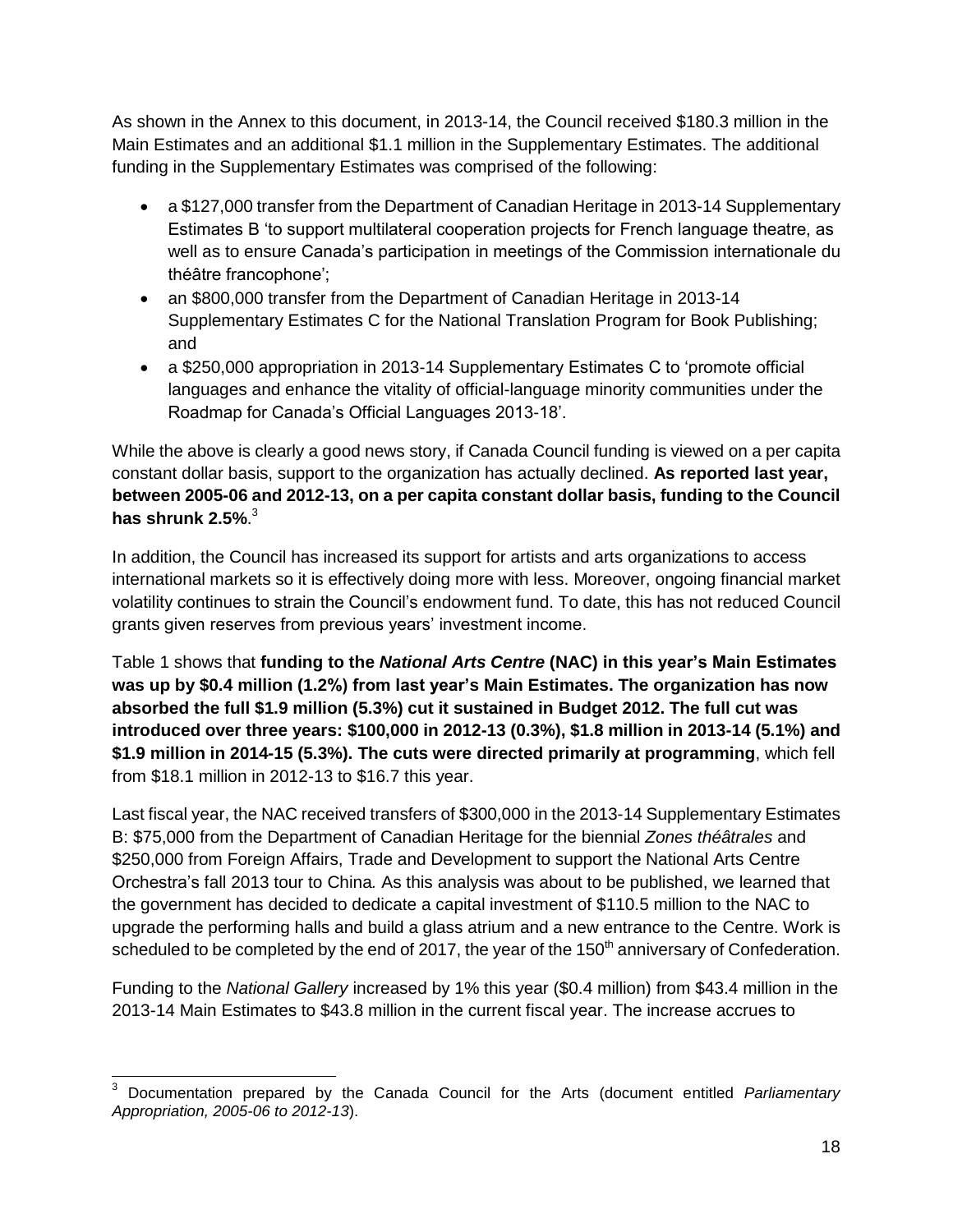operating and capital expenditures. Nonetheless, the organization faces growing expenses for facilities maintenance and its collection and is exploring means to diversify its revenue streams.

Finally, in 2013-14, the Michaëlle Jean Foundation received a grant of \$654,395 in Supplementary Estimates C 'to promote arts, creativity and civic participation'.

### *--------HERITAGE--------*

**Funding to the** *Museums Assistance Program* **(MAP) held steady** in this year's Main Estimates at \$15.7 million. The program funds Canadian museums and related organizations 'for activities that facilitate Canadians' access to our heritage, foster the preservation of Canada's cultural heritage, including the preservation of representative collections of Aboriginal cultural heritage, and foster professional knowledge, skills and practices related to key museum functions' (Department of Canadian Heritage 2014-15 *Report on Plans and Priorities*). It should be noted, though, that only \$6.7 million of the \$15.7 million in funding to this program goes towards grants and contributions to museums. The Department of Canadian Heritage uses this mechanism to deliver other initiatives as well, including Young Canada Works. **As noted in previous budget analyses, despite the steady level of funding, the program has not seen a major increase in funding since 1982.** When the program was first created in 1982, its initial funding level was \$6.7 million, the same amount that continues to be provided in grants and contributions to museums. According to an evaluation prepared by the Canadian Museum Association, taking into account inflation and population growth, the equivalent amount some thirty years later would be \$62 million! And this doesn't take into account the growth in the number of museums in the country: there are roughly two times more museums in operation now than there were in the early 1980s.

**In June 2013, the government announced a number of measures to promote Canadian history, including changes to the MAP:** increasing creation and access to exhibits by eliminating the need for travelling history exhibits to circulate outside of their province-territory of origin to qualify for funding, supporting greater development and sharing of exhibits about 'key events or figures in Canadian history' and helping museums to borrow artifacts from the collection of the Canadian Museum of History and the Canadian War Museum (Department of Canadian Heritage 2014-15 *Report on Plans and Priorities*).

**Last year, the government created the** *Canada History Fund***, which received \$4.3 million in funding last fiscal year and received \$6.3 million in 2014-15.** The Fund 'encourages Canadians to learn about Canada's history, civic life, and public policy' (Department of Canadian Heritage 2014-15 *Report on Plans and Priorities*) by supporting development of learning materials, learning experiences and networks. Key initiatives include creating the Government of Canada History Awards, producing two new Heritage Minutes each year leading up to Canada's 150<sup>th</sup> anniversary celebrations in 2017, and increasing support for the development of pedagogical material.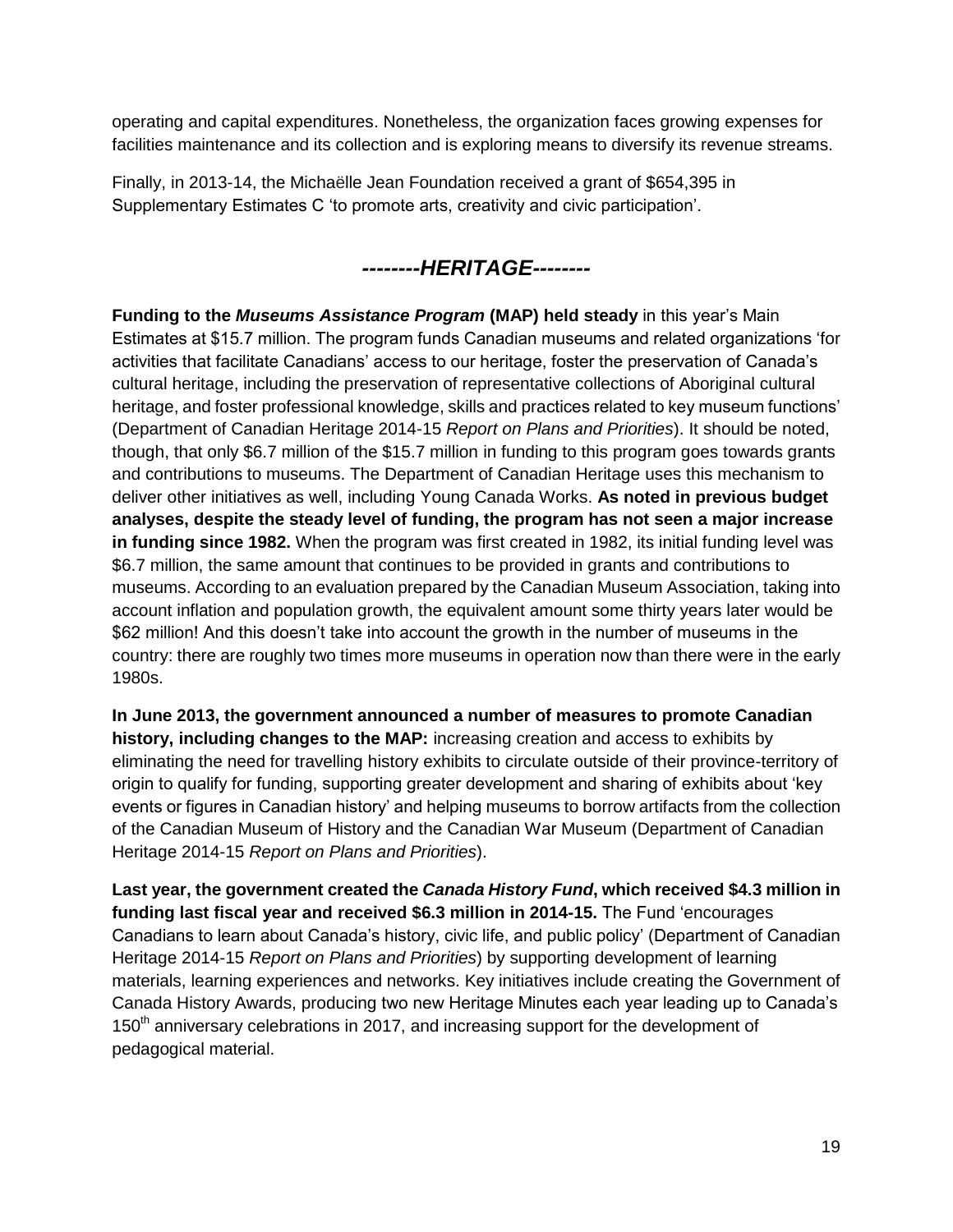*Library and Archives Canada* **sustained a significant cut in Budget 2012: \$9.6 million (8.2%) in ongoing funding as of fiscal year 2014-15 (see Table 1).** Funding to the organization was down \$2.4 million from last year's Main Estimates: from \$98.3 million in the 2013-14 Main Estimates to \$95.9 million in 2014-15. The net reduction owes primarily to the final \$3.0 million cut for Budget 2012, a \$2.6 million decline for 'conversion of a facility in Gatineau, Quebec to a high density shelving Collection Storage Facility,' a decrease of \$0.4 million for technology services transferred to Shared Services Canada, an increase of \$2.6 million from Public Works to consolidate and rationalize LAC's space and because of a reduction in its space requirements, and an increase of \$0.9 million for adjustments to personnel costs. Likewise, in 2013-14, Library and Archives Canada received a \$700,000 reimbursement from Public Works because of a reduction in its accommodation requirements.

As noted in last year's analysis, **the Budget 2012 cuts to Library and Archives have prompted substantial criticism from archivists, academics, the museum sector and ordinary Canadians**. The organization eliminated the National Archival Development Program, a \$1.7 million program which funded provincial/territorial archives councils for distribution to local archival activities. It also curtailed its acquisitions program, reduced its support for public access to the archives, discontinued the Canadian Library Gateway, a national web portal, and instituted cost recovery fees for room and equipment rentals at its Ottawa offices. In addition, it instituted staff reductions – and these came on top of staff cuts prior to Budget 2012. Indeed, the Auditor General raised serious concerns in his Fall 2014 report about the organization's capacity to fulfill its mandate, noting that the agency has a substantial backlog of records to process (98,000 boxes), is largely unprepared for the onslaught of digital files it will be receiving from federal departments, and has programs for retaining government documents with archival value that are out-of-date, inadequate or non-existent.

**In December 2013, legislation was passed to officially transform the Canadian Museum of Civilization into the** *Canadian Museum of History***.** The organization's revised mandate focuses predominantly on '[telling] the story of Canada and its people more comprehensively, inclusively and candidly than ever before. …by focusing greater attention on the people, events and experiences that have shaped our country's development, define the Canadian experience and underpin our national identity' (2014-15 Main Estimates). **Funding to the Museum is up \$6.0 million (10.5%) in this year's Main Estimates**, from \$57.4 million in 2013-14 to \$63.4 million in 2014-15 (see Table 1). **The increase is due primarily to a one-time \$5.5 million in new funding to create the Museum** (accommodation, exhibits, education and communication). In total, the government is providing \$25 million to the Museum over four years for its transformation: \$1.0 million in 2012-13, \$1.5 million in 2013-14, \$5.5 million in 2014-15 and \$17.0 million in 2015-16. Given the government's commitment to protect federal museums from the Budget 2012 cuts, the Museum did not sustain any funding decreases in the deficit reduction exercise.

As shown in Table 1, **funding to the** *Canadian Museum for Human Rights* **declined by \$10 million between 2013-14 and 2014-15 (from \$31.7 million to \$21.7 million)**. **The decline reflects the conclusion of \$35 million in advance capital payments provided to the**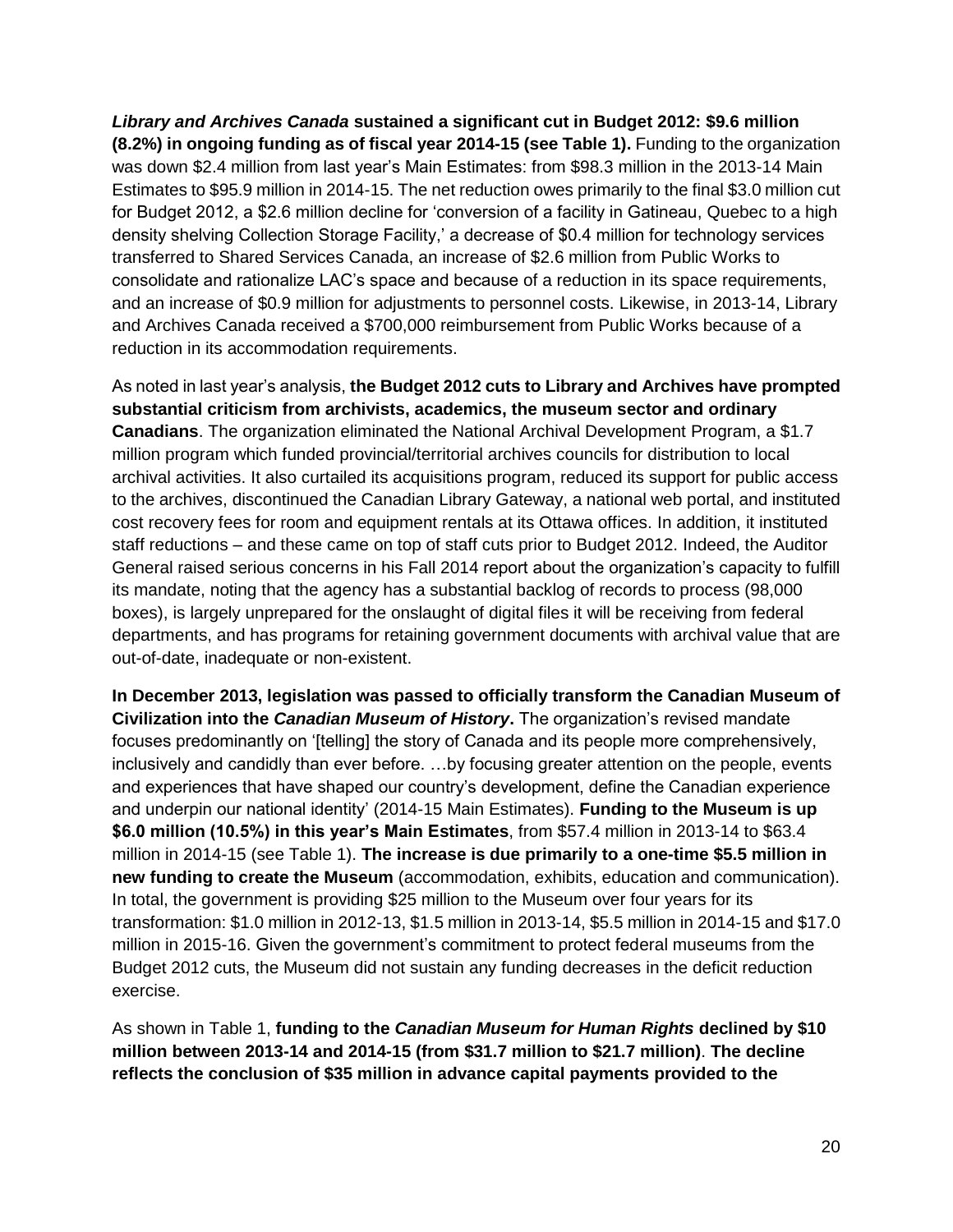**organization by the federal government in 2013-14**. Advance payments were allocated to the Museum given that public fundraising had not advanced as rapidly as hoped.

The 2014-15 year marks the official opening of the Museum on September 20, 2014. Museum leaders forecast that 100,000 visitors will visit the institution. In this, its first year of full-time operations, the Museum will focus on completing the museum building, gallery, exhibits, content and programming; rolling out marketing, including the website [\(www.humanrightsmuseum.ca\)](http://www.humanrightsmuseum.ca/); hiring and training staff; and beginning to generate earned revenue. In keeping with the government's commitment to sustain funding to federal museums, **the Museum was not affected by the Budget 2012 cuts.**

The *Canadian Museum of Immigration at Pier 21* was created in 2011-12 with the mandate to 'explore the theme of immigration to Canada in order to enhance public understanding of the experiences of immigrants as they arrived in Canada, of the vital role immigration has played in the building of Canada and of the contributions of immigrants to Canada's culture, economy and way of life' (2014-15 Main Estimates). **Funding to the Museum declined substantially in 2014-15, from \$18.5 million in 2013-14 to \$9.9 million in 2014-15. The decline is due to a reduction in capital cost requirements** for 'the refit of current and new exhibition spaces, the fabrication and installation of new exhibits and the preparation for the launch of the new museum in May 2015' (2014-15 Main Estimates).

As shown in Table 1, **funding to the** *Canadian Museum of Nature* **increased from \$25.8 million in 2013-14 to \$26.1 million in 2014-15.** The increase is due to compensation adjustments in collective agreements. Th**e Museum was protected from budget cuts in the deficit reduction action plan.** In 2014-15, it is pursuing a number of strategic priorities to better position it to generate earned revenue, including creating a Centre for Arctic Knowledge and Exploration, a Centre for Species Discovery and Change, and a Centre for Nature Inspiration and Engagement.

**Funding to the** *National Museum of Science and Technology* **increased slightly from \$26.5 million in 2013-14 to \$26.9 million in 2014-15** (see Table 1). The increase owes to compensation adjustments in salaries. **Like other federal museums, the organization was not impacted by the Budget 2012 cuts.** In 2014-15, the Museum's strategic directions include creating exhibitions and programming in connection with Canada's  $150<sup>th</sup>$  anniversary in 2017, stimulating education and exchange among Canadians about energy, creating a new initiative on food science and rationalizing its collection, which is well in excess of reserve space available. In addition, the Museum has recently had to address a major airbourne mould problem discovered at its Science and Technology facility. This has forced the facility's closure until 2015. In mid-November 2014, the government announced it was investing \$ 80.5 million to complete the health measures needed and to modernize its exhibition halls and façade. The government turned down the idea of building a new museum, as promoted by the Mayor of Ottawa, saying such a project would be too expensive.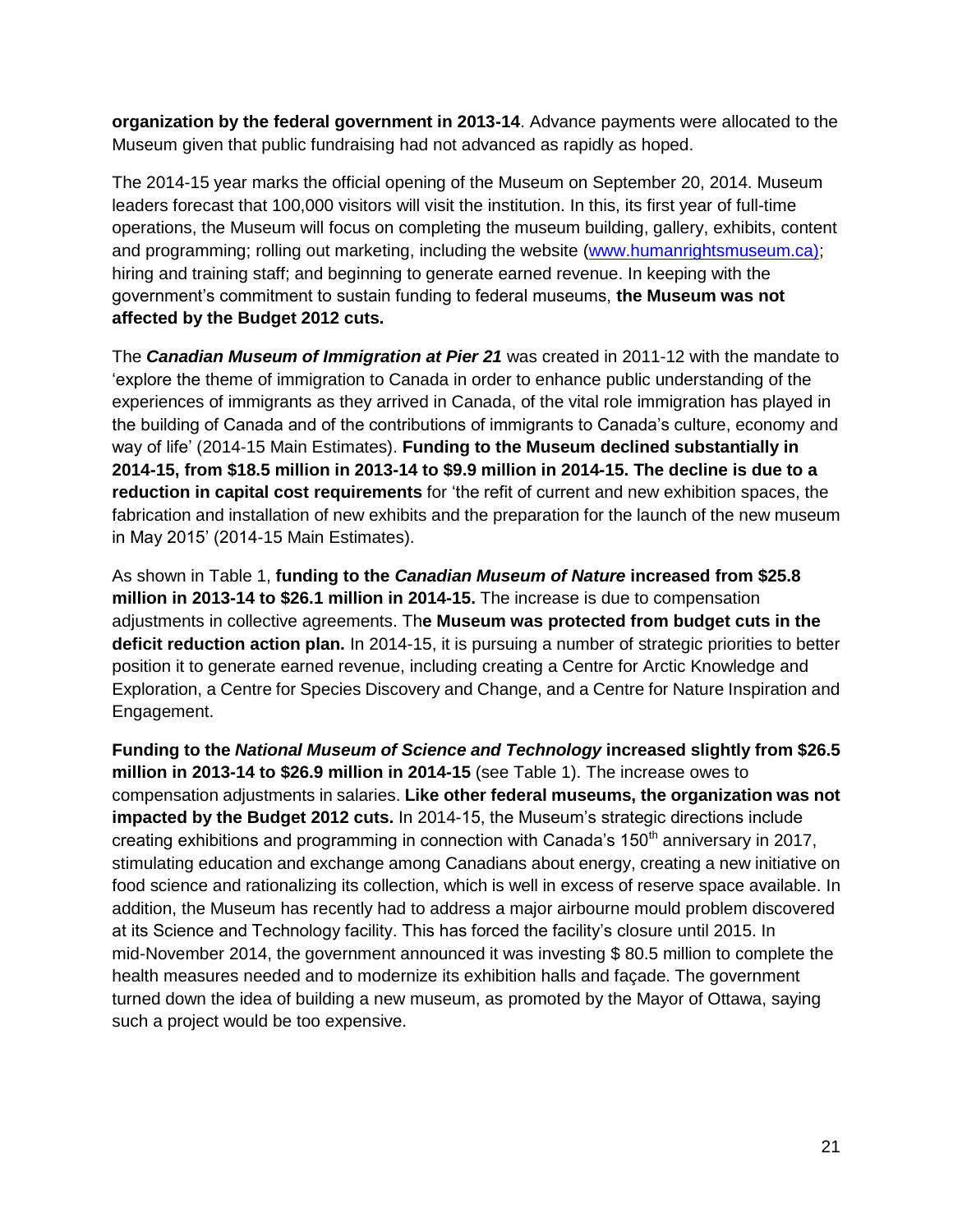### *--------CULTURAL INDUSTRIES--------*

#### **Broadcasting, Audiovisual Production and New Media**

*Canada Media Fund*. The Canada Media Fund is a public-private partnership that 'provides funding for the creation of television convergent digital content in both official languages and leading-edge non-linear content and applications designed for distribution on multiple platforms' (Department of Canadian Heritage 2014-15 *Report on Plans and Priorities*). **Funding from the Department of Canadian Heritage to the Canada Media Fund held steady at \$134.1 million**. Combined with contributions from cable and satellite distributors mandated by the CRTC, the combined total of the fund was over \$360 million in 2013-14.

It is worth pointing out that apart from the addition of \$34.1 million in 2009 to this program as a result of merging the Canadian Television Fund (\$100 million) and the Canada New Media Fund (\$34.1 million) to create the Canada Media Fund, the federal government's annual contribution to the television component of the fund has been frozen at \$100M since 1996. To keep pace with inflation, the contribution in 2014 should be \$141 million (calculated with the Bank of Canada's inflation calculator).

At the same time, CRTC figures reveal that private sector contributions have already hit a plateau. And the sector expects they will decrease as Canadians shift from cable and satellite to Internet to access audiovisual content, the latter not being regulated and not called upon to make a financial contribution to the production of Canadian content. The net result of this is that the sector forecasts a real decrease of funding available to producers.

*Canadian Broadcasting Corporation/Radio-Canada*. **The Budget 2012 cuts hit the CBC/Radio-Canada very hard: the organization sustained a total cut of \$115.0 million (10.7%).** Funding to the organization is now down to \$1,038 million from \$1,065 million last fiscal year.

As noted in last year's analysis, **combined with expenditures the organization had already planned to modernize its operations and a number of 'unavoidable new costs' (rent, taxes, rights increases), the CBC faced \$200 million in 'financial pressures' between 2012-13 and 2014-15** (CBC website). This is close to 20% of its Parliamentary appropriations. Added to this challenge was the CRTC decision in summer 2012 to end the Local Programming Improvement Fund, which brought about \$47 million annually to the organization. The LPIF was formally phased out on August 31, 2014.

**To address these financial pressures, the organization eliminated 570 positions to date, with another 80 to occur in 2014-15. What's worse, in 2014-15, the organization faces a budget shortfall of \$130 million. To help address this shortfall, the organization announced it will have to cut an additional 657 full time positions across the organization over the next two years (573 positions will be cut in 2014-15). In addition, the organization instituted a freeze on salary inflation funding for 2014-15 and 2015-16.**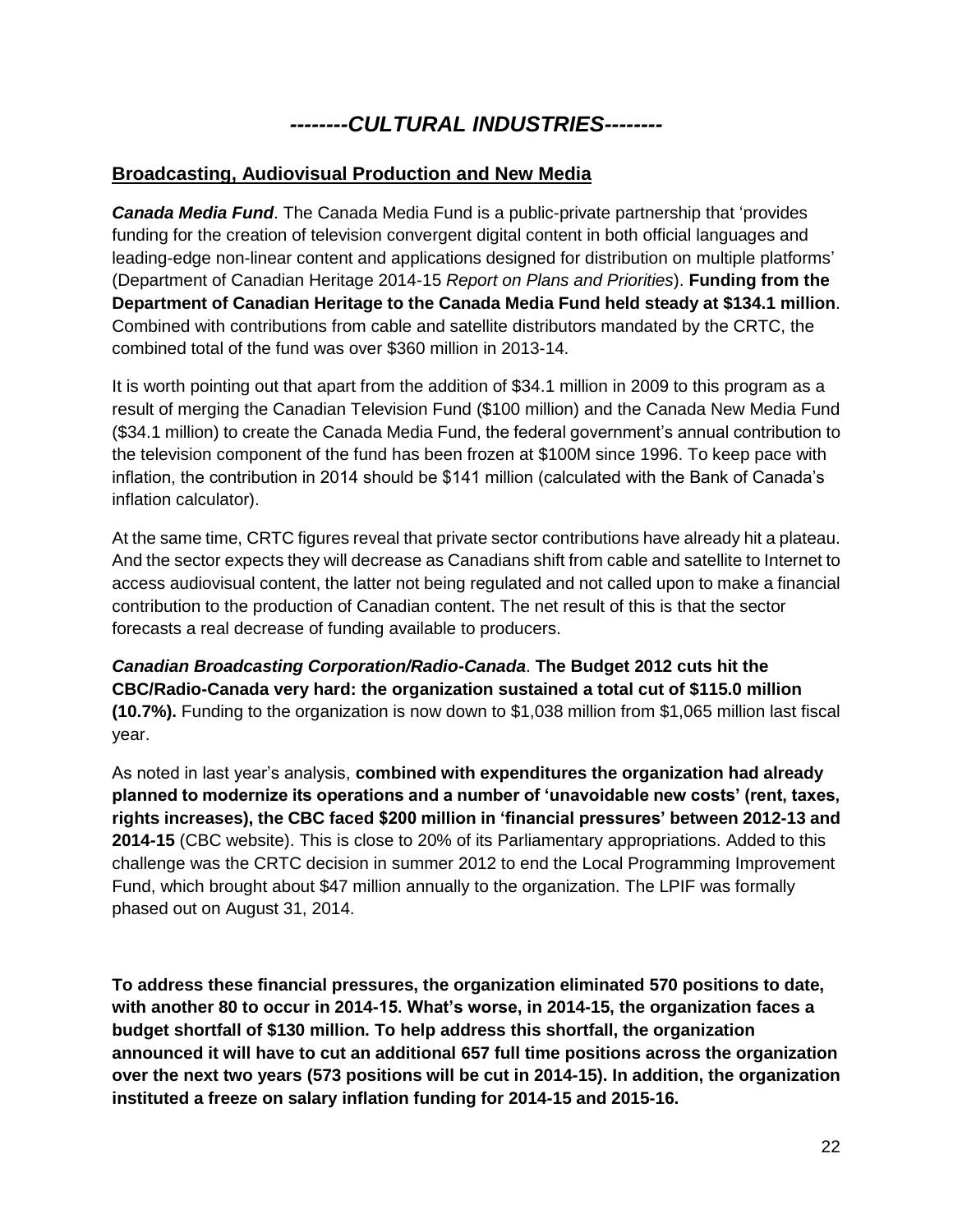**It must be remembered that these staff cuts come on top of the 800 positions lost during the financial crisis of 2008-09.** 

**While CBC/Radio-Canada remains committed to its 2015 Strategic Plan, it has had to scale back its plans**. In doing so, it has followed three key principles: national presence (e.g., national news must be a 'service or record' and the national websites must be impactful and differentiated), regional presence (commitment to the regions but modernizing/rationalizing programs and services) and digital presence (e.g., focusing spending on 'a smaller number of high-impact initiatives', and allocating 5% of media budgets to digital) (CBC website).

Concretely, this has meant a number of key decisions:

- getting out of competing with private broadcasters for professional sports;
- consolidating regional programming and replacing local programming in some communities with regional, network or syndicated programs, and
- cancelling a planned expansion in London Ontario.

As Table 1 shows, **the** *National Film Board* **and** *Telefilm Canada* **were also in the crosshairs of Budget 2012: both organizations sustained 10% cuts. This represents a reduction of \$6.7 million to the NFB's \$66.8 million budget and a \$10.6 million cut to Telefilm's \$105.7 million budget.** The budgets of both organizations are now down the full 10%.

**As noted in last year's budget analysis, the impacts of the cuts are significant. For the NFB,** they include closing viewing posts and cinemas in Toronto and Montreal, eliminating grants and contributions to 'festivals and events', reducing support to independent productions, decreasing its production budget, and cutting over seventy positions. On the positive side, it is anticipated that a number of new positions will be created as a result of the reorganization process. In addition, the NFB committed to maintaining its budgets for French-language productions.

**For Telefilm,** the areas hit hardest are funding for the development and support of the Canadian audiovisual industry and promotional support for Canadian content. As noted last year, it is anticipated that a total of thirty positions will be eliminated over three years. The organization has tried to offset the cuts by redesigning its funding programs, encouraging greater private sector funding in feature film funding, using partnerships for promotion and creating the Talent Fund to capitalize on funding from Canadian corporations and individuals to support feature films.

#### **Publishing**

*Book Publishing.* The *Canada Book Fund* 'supports the activities of Canadian book publishers and other sectors of the book industry to ensure access to a broad range of Canadian-authored books' (Department of Canadian Heritage 2014-15 *Report on Plans and Priorities*). The program has two components: Support for Publishers, which provides funding to Canadian owned and controlled publishers to produce and market Canadian authored books, and Support for Organizations, which seeks to strengthen industry capacity. **Funding to the program held steady in the Main Estimates at \$36.7 million.** In addition, **Budget 2014 announced that the**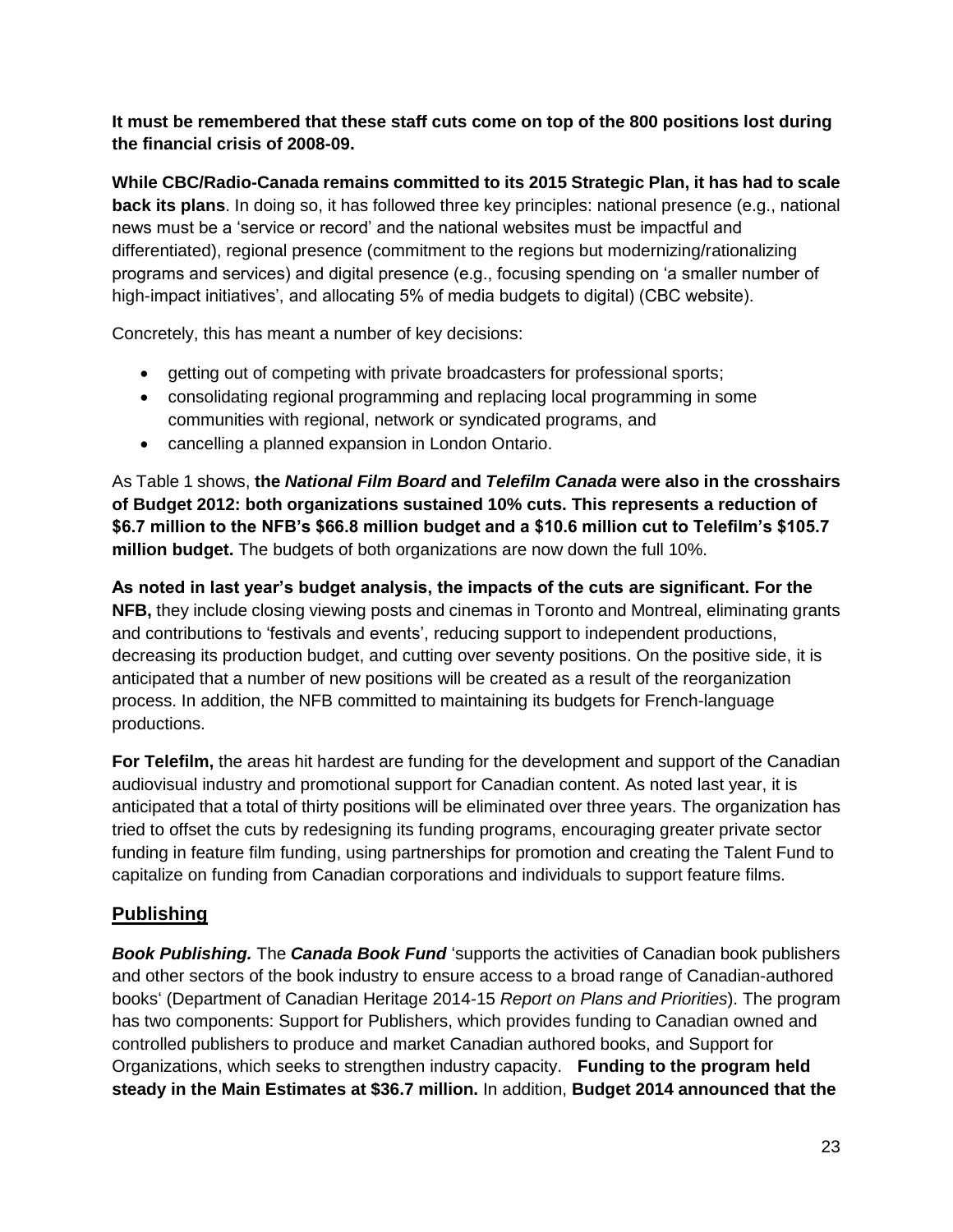**program would see the renewal of \$9 million a year to be part of base funding in Budget 2015, a measure which alleviates uncertainty but does not constitute new money for the Fund.**

*Periodical Publishing.* The *Canada Periodical Fund* 'supports the activities of Canadian magazine and non-daily newspaper publishers and organizations to ensure that Canadians have access to diverse Canadian magazines and non-daily newspapers' (Department of Canadian Heritage 2014-15 *Report on Plans and Priorities*). The Fund consists of three components: Aid to Publishers, for Canadian print magazines and non-daily newspapers; Business Innovation, for print and digital magazines, and Collective Initiatives, which funds organizations to strengthen industry sustainability. **Total funding to the Canada Periodical Fund held steady at \$74.8 million.** 

### **Sound Recording**

The **Canada Music Fund** 'supports activities of music creators, artists and entrepreneurs to ensure Canadians' access to a broad range of Canadian music' (Department of Canadian Heritage 2014-15 *Report on Plans and Priorities*). **The Budget 2012 cuts eliminated the Creators' Assistance Component of the Fund.** It now consists of the following components: Music Entrepreneur, which provides funding to national service organizations and firms for creation, production and marketing of Canadian music, New Musical Works, which supports creators and entrepreneurs in creation, production and marketing of Canadian music, Collective Initiatives, to support development and marketing of Canadian talent domestically and internationally, and Canadian Music Memories, which funds preservation of Canadian sound recordings.

Funding to the program increased from \$22.8 million in the 2013-14 Main Estimates to \$23.9 million this fiscal year. Of note, in 2013-14, the program received an additional \$1.15 million in Supplementary Estimates C, which brought total funding to the program to the level it is at in this year's Main Estimates.

**In addition, Budget 2014 committed to move \$8.8 million of the program's total funding to base funding in Budget 2015. The \$8.8 million has been granted since the early 2000s but was not a permanent ongoing part of the fund. While this will provide more certainty and predictability to funding, it does not constitute an increase. As may be the case for the Canada Media Fund in the near future, it is worth pointing out here that the contribution of private broadcasters to the Canada Music Fund has already started to decline, a fact which was brought to the attention of the House of Commons Heritage Committee when it studied the Canadian music industry in winter 2014**. **In the 2012-2013 broadcast year, commercial radio operators contributed just over \$52 million to the development of Canadian content, a decrease of 4.9% from the previous year.**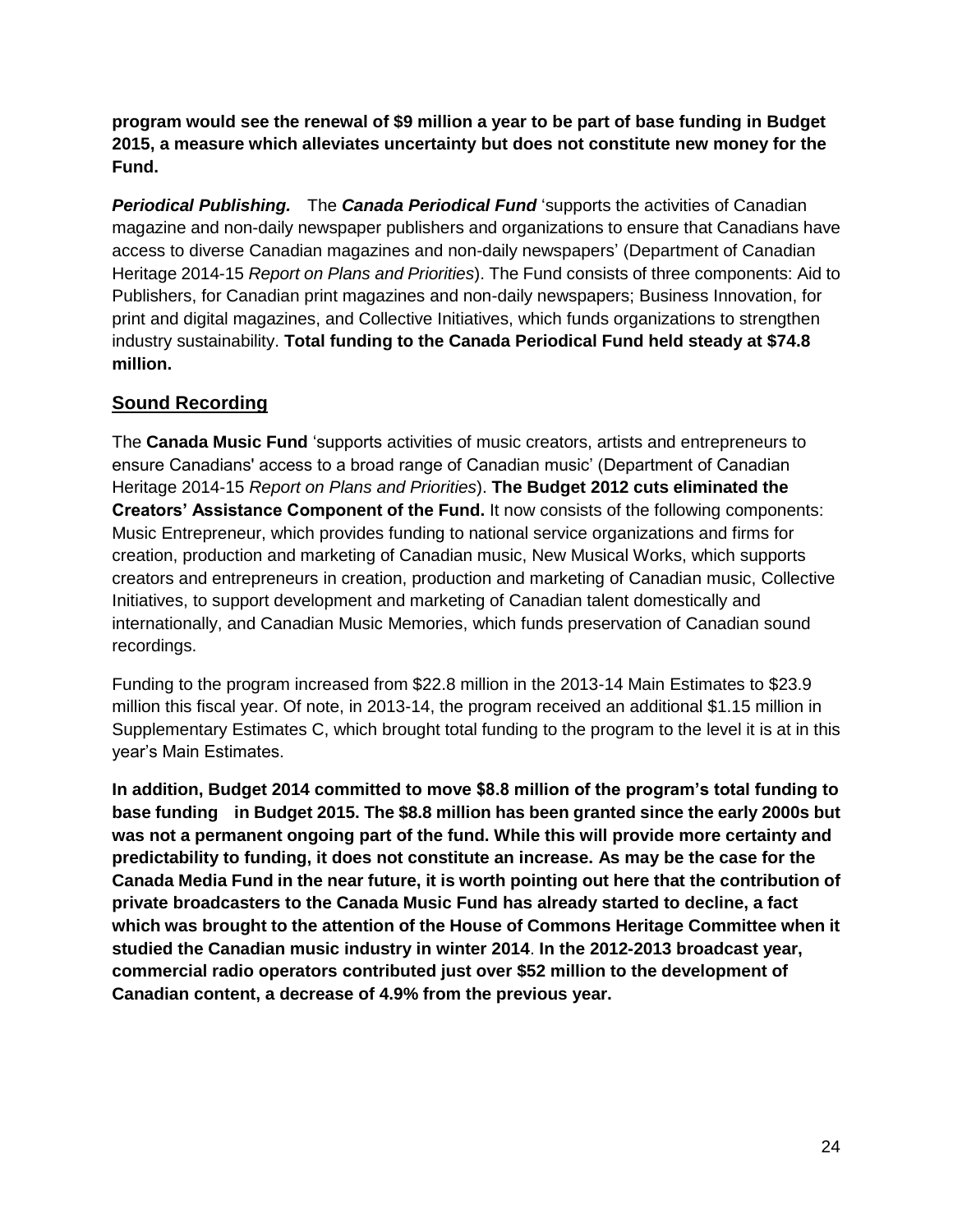### *--------OTHER EXPENDITURES--------*

The *Celebration and Commemoration Program* provides financial assistance to eligible organizations (non-governmental and community organizations) to organize community events during the 'Celebrate Canada!' period, June  $21<sup>st</sup>$  to July 1 $<sup>st</sup>$ . The period includes National</sup> Aboriginal Day, Saint-Jean-Baptiste Day, Canadian Multiculturalism Day and Canada Day. This year, funding to the program stands at \$10.5 million, down from \$14.8 million in 2013-14. The decline is mainly due to a temporary increase in funding flowing through this program for the Bicentennial commemoration of the War of 1812 (\$4.0 million). In 2013-14, the program received a transfer of \$310,000 from Indian Affairs and Northern Development to 'promote public awareness and community participation in National Aboriginal Day activities' (2013-14 Supplementary Estimates B).

*Sport.* **Sport funding is up considerably in Budget 2014 owing mainly to the Toronto 2015 Pan American and Parapan American Games. There were no cuts to sport funding as a result of Budget 2012.** In addition, the government is providing \$6 million for a Federal Cultural Strategy for the 2015 Pan American and Parapan American Games. The funding has been repurposed from the government's original \$500 million commitment to the Games, and will fund initiatives in 2014-15 and 2015-16. The Federal Cultural Strategy for the Games includes:

- \$1.4 million for the main celebration site at Nathan Philips Square;
- \$1 million for torch relay activations outside Ontario;
- \$3.6 million for torch relay activations in Ontario, activations showcasing Aboriginal and Francophone culture, and local activations that highlight Canada's connection to the Americas, engage Canadians in celebrations related to the Games, or commemorate Canada's history of summer sport.

The application period for this funding is now closed (applications were due in August and October 2014). Other funding programs, including the Canada Arts Presentation Fund and the Building Communities through Arts and Heritage program, will consider proposals for Pan Am-related funding that meet their eligibility conditions.

The *Athlete Assistance Program,* which provides support to athletes to improve their performance at major international events, received the same level of funding as it did last fiscal year: \$28 million.

The *Sport Support Program* works to develop athletes and coaches, increase Canadians' involvement in sport and advance Canadian interests and values. It provides funding to national sport organizations, multisport service organizations and to organizations active in a number of priority areas. Funding to this program declined from a total of \$145.8 million last year to \$142.8 million this year.

The *Hosting Program* provides 'assistance for the hosting of the Canada Games and international sport events in Canada' (Department of Canadian Heritage 2014-15 *Report on Plans and Priorities*). It received a total of \$146.1 million in funding last year and this year funding is up to \$213.8 million for the Toronto Pan Am games.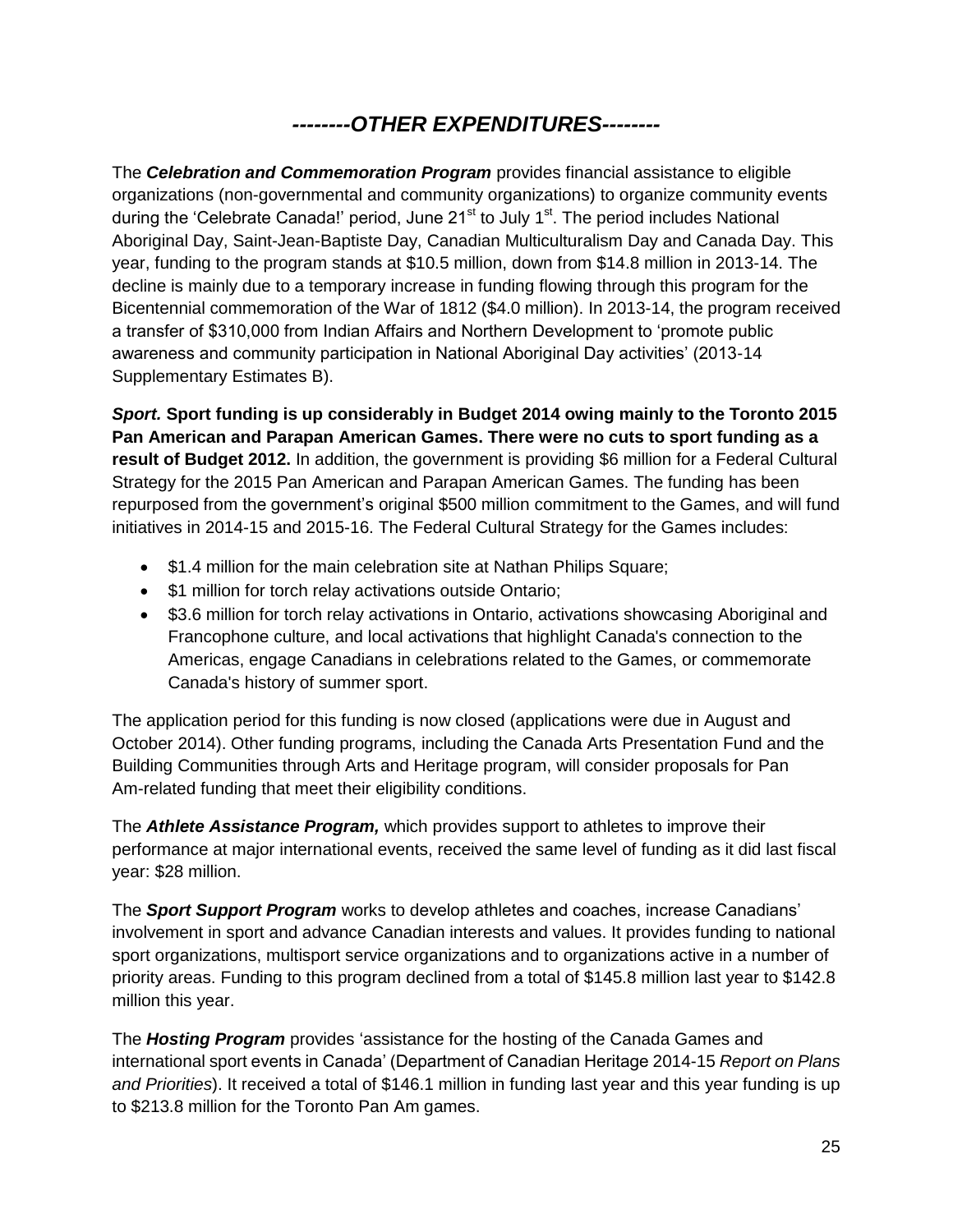*Official Languages.* **Expenditures promoting Canada's official languages and supporting official language minority communities remained quite steady year-over-year.** The *Enhancement of Official Languages Program*, which 'helps Canadians gain a better understanding and appreciation of the benefits of linguistic duality, as well as awareness of the constitutionally guaranteed language rights' (Department of Canadian Heritage 2014-15 *Report on Plans and Priorities*), received \$111.5 million in the Main Estimates, the same level of Main Estimates funding as last year.

Funding to the *Development of Official-Language Communities Program,* which 'fosters the vitality of Canada's English-and French-speaking minority communities and enables them to participate fully in all aspects of Canadian life' (Department of Canadian Heritage 2014-15 *Report on Plans and Priorities*), received \$224.4 million in this year's Main Estimates, up slightly from \$221.7 million last year.

The *Aboriginal Peoples' Program* centres on 'strengthening cultural identity, encouraging the full participation of Aboriginal peoples in Canadian life, and supporting the continuation of Aboriginal cultures and languages as living elements of Canadian society' (Department of Canadian Heritage 2014-15 *Report on Plans and Priorities*). Total expenditures on this program in 2013-14 were \$17.5 million and have climbed to \$22.9 million in 2014-15.

### *--------OTHER FACTORS IMPACTING THE CULTURAL SECTOR--------*

While not directly related to the Budget, it is important to highlight here some measures which have a serious impact on the cultural sector.

The first one is undoubtedly the negative impact on artists, creators and cultural industries resulting from the exceptions added to the copyright act in 2012 during the adoption of the *Copyright Modernization Act*. The cultural sector had warned of such consequences and while we do not at the time of publishing this analysis have precise figures, the best estimates of losses for the book industry, for the music industry, and for individual artists, total up to several tens of millions of dollars.

The other major looming impact has already been mentioned earlier in this analysis, namely the current or forthcoming decrease of private contributions from broadcasters, cable and satellite operators to the development of audiovisual content, whether to the Canada Music Fund or the Canada Media Fund.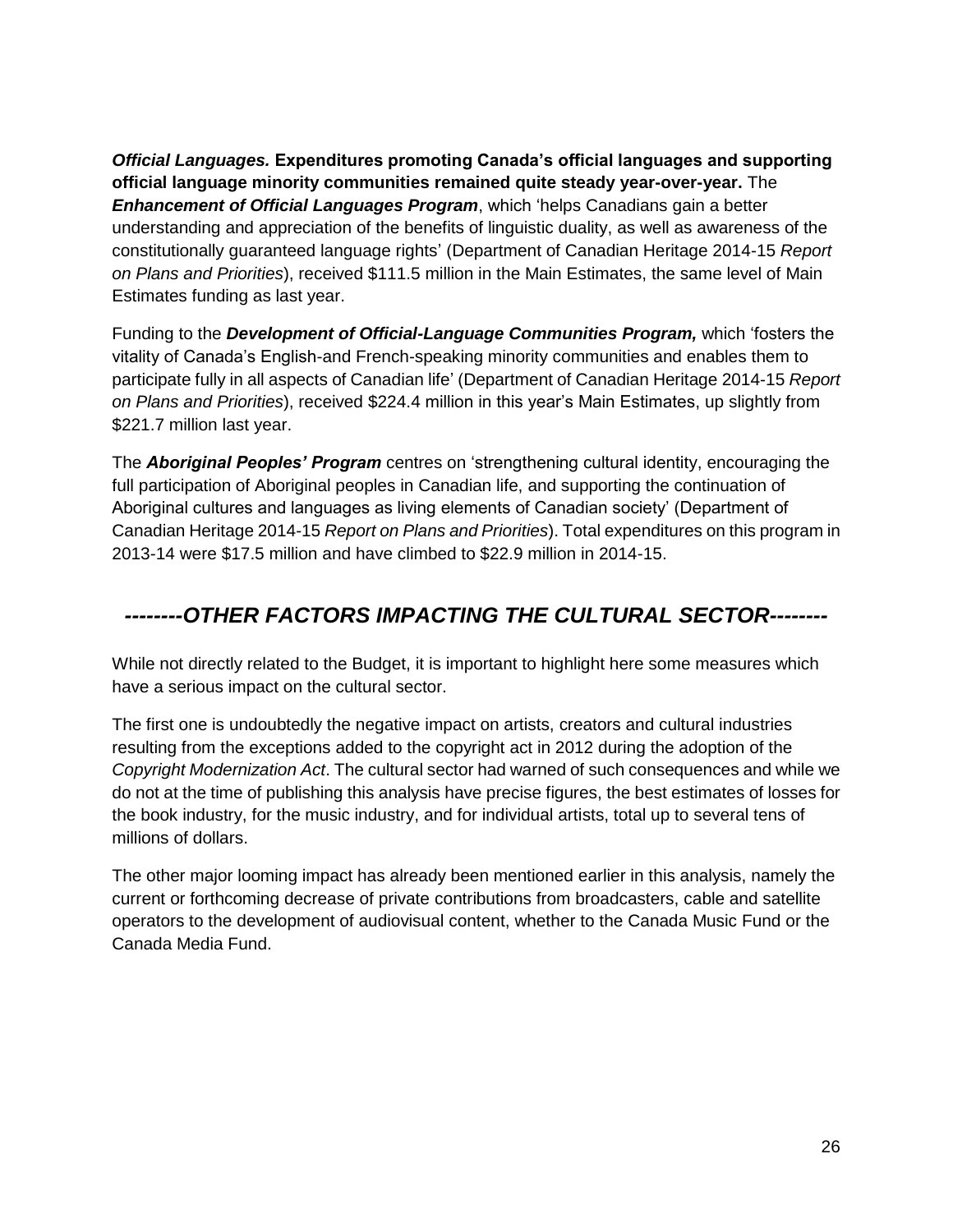#### **Appendix**

**Estimates for the Department of Canadian Heritage and Selected Cultural Agencies and Crown Corporations, Total of Main Estimates and Supplementary Estimates A, B and C for Fiscal Year 2013-14 (millions of dollars)**

| Organization <sup>1</sup>                    | <b>Main</b><br><b>Estimates</b> | <b>Budget</b><br>2012 | <b>Supplementary</b><br><b>Estimates A</b><br>2013-14 |                                   |                                | <b>Supplementary</b><br><b>Estimates B</b><br>2013-14 |                                | <b>Supplementary</b><br><b>Estimates C</b><br>2013-14 | <b>Total</b><br><b>Estimates</b> |
|----------------------------------------------|---------------------------------|-----------------------|-------------------------------------------------------|-----------------------------------|--------------------------------|-------------------------------------------------------|--------------------------------|-------------------------------------------------------|----------------------------------|
|                                              | 2013-14                         | Cut <sup>2</sup>      | <b>Net</b><br><b>Transfers</b>                        | <b>New</b><br>Appro-pri<br>ations | <b>Net</b><br><b>Transfers</b> | <b>New</b><br>Appro-pri<br>ations                     | <b>Net</b><br><b>Transfers</b> | <b>New</b><br>Appro-pri<br>ations                     | $2013 - 14^3$                    |
| Department of Canadian<br>Heritage           | 1,317.2                         | (42.2)<br>(3.3%)      | $\blacksquare$                                        | 0.5                               | (0.3)                          | 0.8                                                   | 0.9                            | 2.4                                                   | 1,321.6                          |
| Canada Council for the<br>Arts               | 180.3                           |                       |                                                       |                                   | $\overline{0.1}$               | $\blacksquare$                                        | $\overline{0.8}$               | $\overline{0.3}$                                      | 181.4                            |
| <b>Canadian Broadcasting</b><br>Corporation  | 1,064.8                         | (69.6)<br>$(6.5\%)$   | $\overline{\phantom{a}}$                              | $\blacksquare$                    | $\overline{\phantom{a}}$       | $\blacksquare$                                        | $\blacksquare$                 | $\overline{\phantom{a}}$                              | 1,064.8                          |
| Library and Archives of<br>Canada            | 98.3                            | (6.6)<br>$(5.6\%)$    | $\blacksquare$                                        | $\blacksquare$                    | $\blacksquare$                 | $\blacksquare$                                        | 0.7                            | $\blacksquare$                                        | 99.0                             |
| <b>National Arts Centre</b>                  | 33.8                            | (1.8)<br>$(5.1\%)$    | $\blacksquare$                                        |                                   | $\overline{0.3}$               |                                                       |                                |                                                       | 34.1                             |
| National Gallery of<br>Canada                | 43.4                            |                       | $\blacksquare$                                        | $\blacksquare$                    | $\blacksquare$                 | $\blacksquare$                                        | $\blacksquare$                 | $\blacksquare$                                        | 43.4                             |
| Canadian Museum of<br>History                | 57.4                            | $\blacksquare$        | $\blacksquare$                                        |                                   | $\blacksquare$                 |                                                       |                                | 1.5                                                   | 58.9                             |
| Canadian Museum for<br>Human Rights          | 31.7                            | $\blacksquare$        | $\blacksquare$                                        | $\blacksquare$                    | $\overline{\phantom{a}}$       | $\blacksquare$                                        | $\overline{\phantom{0}}$       | $\blacksquare$                                        | 31.7                             |
| Canadian Museum of<br>Immigration at Pier 21 | 18.5                            | $\blacksquare$        | $\blacksquare$                                        | $\blacksquare$                    | $\blacksquare$                 | $\overline{a}$                                        |                                | $\overline{a}$                                        | 18.5                             |
| Canadian Museum of<br><b>Nature</b>          | 25.8                            | $\blacksquare$        | $\blacksquare$                                        | $\blacksquare$                    | $\blacksquare$                 |                                                       |                                |                                                       | 25.8                             |
| National Museum of<br>Science and Technology | 26.5                            | $\blacksquare$        | $\blacksquare$                                        | $\blacksquare$                    | $\blacksquare$                 | $\blacksquare$                                        | $\blacksquare$                 | $\blacksquare$                                        | 26.5                             |
| National Film Board of<br>Canada             | 62.9                            | (3.3)<br>$(5.0\%)$    | $\blacksquare$                                        |                                   | $\overline{\phantom{0}}$       | $\blacksquare$                                        | $\blacksquare$                 | $\blacksquare$                                        | 62.9                             |
| <b>Telefilm Canada</b>                       | 99.6                            | (6.0)<br>(5.7%)       | $\blacksquare$                                        | $\blacksquare$                    | $\blacksquare$                 | $\blacksquare$                                        |                                | $\blacksquare$                                        | 99.6                             |
| <b>TOTAL</b>                                 | 3,060.2                         | (130.7)<br>$(4.3\%)$  | $^{\circ}$                                            | 0.5                               | $\overline{1}$                 | 0.8                                                   | $^{-4}$                        | 4.2                                                   | 3,068.2                          |